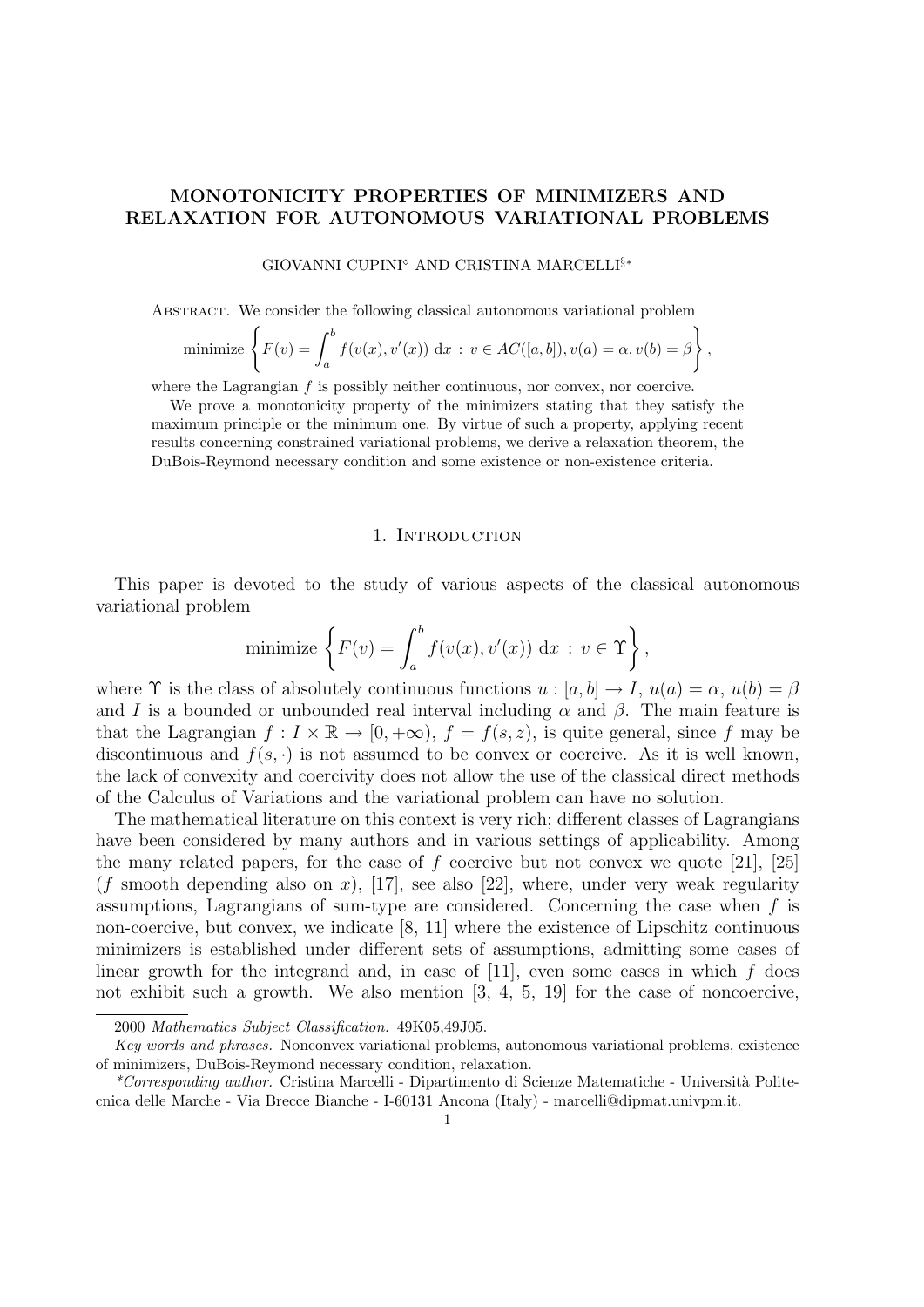nonautonomous Lagrangians. The existence of the minimum for a class of nonconvex  $f$ has been studied in [6] under a growth assumption similar to that considered in [8, 9], while the relaxation and the lipschitzianity of solutions are studied in [7].

Despite the intensive researches on this topic, the theory does not seem sufficiently developed yet and many questions are still open problems, concerning the necessary conditions for the optimality, the relaxation problem, and the sufficient conditions to the existence of minimizers in the nonconvex and noncoercive case. Our aim in this paper is to provide some answers to the previous questions.

Our starting point and main tool is the study of the monotonicity properties of the minimizers of F (when they exist). It is well-known (see [18]) that if  $f(s, 0) < f(s, z)$ for every  $z \neq 0$ , and  $s \mapsto f(s, 0)$  is increasing, then any possible minimizer satisfies the maximum principle in any subinterval, i.e., there exists a point  $x_0 \in [a, b]$  such that the minimizer is decreasing in  $[a, x_0]$ , increasing in  $[x_0, b]$ . This was recently improved in [12, Theorem 3.1 where the strict inequality  $f(s, 0) < f(s, z)$  was replaced by the weak one. Moreover, under a certain monotonicity condition on  $s \mapsto f(s, 0)$ , it was shown that the minimizers satisfy the maximum principle or the minimum one.

A study of the monotonicity properties of the minimizers was also carried out in [17, 22] for proving the existence of the minimum in the case of integrands having the sum structure  $f(s, z) = g(s) + h(z)$  with h coercive but nonconvex, without any monotonicity condition on the term g. Subsequently, this investigation was extended in [24] for coercive integrands having a general structure.

In this paper, with no coercivity hypothesis, we prove (see Theorem 3.1) that under the sole assumptions that  $f(s, z)$  is Borel-measurable,  $s \mapsto f(s, 0)$  is lower semicontinuous and  $f(s, 0) = f^{**}(s, 0)$ , then the competition set  $\Upsilon$  can be restricted to the subclass collecting those trajectories such that for some interval  $[\tau_1, \tau_2] \subseteq [a, b]$  they are constant in  $[\tau_1, \tau_2]$ , strictly monotone (and with a.e. non-vanishing derivative) in [a,  $\tau_1$ ] and in [ $\tau_2$ , b].

Such a monotonicity property allows to use results known for constrained problems (see [20]). Indeed, a first application is the DuBois-Reymond necessary condition (see Theorem 5.1), which in our non-smooth setting assumes the form of a differential inclusion:

$$
f(u(x), u'(x)) - c \in u'(x)\partial f(u(x), u'(x)) \quad \text{a.e. in } (a, b),
$$
 (DBR)

where  $\partial f(s, \cdot)$  denotes the subdifferential in the sense of Convex Analysis, even if the integrand is nonconvex in general. Notice that as an immediate consequence one derives that if u is a minimizer, then  $f(u(x), u'(x)) = f^{**}(u(x), u'(x))$  a.e. in  $(a, b)$ .

The (DBR) condition was obtained also in [1] for integrands  $f : \mathbb{R}^n \times \mathbb{R}^n \to [0, +\infty]$ , in the convex case, see also [14] for a related result in the nonconvex, coercive framework.

A further relevant property consists in an upper bound for the constant  $c$  in the condition (DBR), that is

$$
c \le \min_{s \in u([a,b])} f(s,0).
$$

Thanks to this limitation on the constant c we are able to derive a non-existence result (see Proposition 5.2), stating that if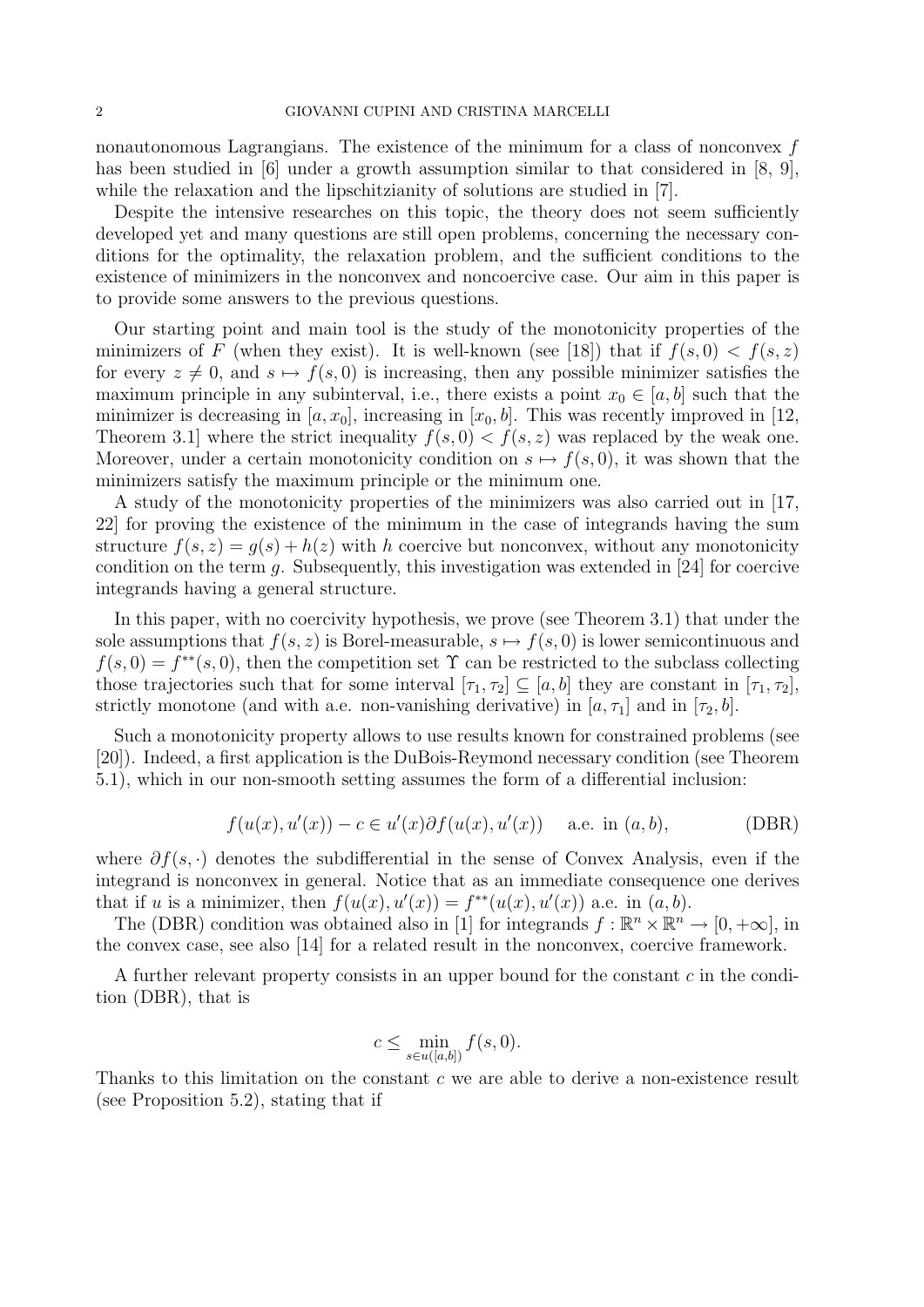$$
\text{ess}\sup_{s\in[\alpha,\beta]} \liminf_{|z|\to+\infty} \inf_{\xi\in\partial f^{**}(s,z)} (f^{**}(s,z)-z\xi) > \min_{s\in[\alpha,\beta]} f(s,0)
$$

then the minimum does not exist. In the recent paper [12] analogous results were proved to those described in Section 5, but under a certain monotonicity assumption on  $f(\cdot, 0)$ .

The monotonicity property of minimizers allows us also to treat the question of the relaxation. Indeed, we prove (see Theorem 4.2) that if  $f^{**}(s,0)$  attains its minimum value only on a set of s of null measure, or, alternatively, if the detachment set  $\Delta_s :=$  $\{z: f^{**}(s, z) < f(s, z)\}\$ does not contain any interval  $(0, \delta)$  or  $(-\delta, 0)$  (assumption  $(4.2)$ ), then  $F$  admits minimum provided that the relaxed functional  $F^{**}$  admits a minimizer  $v$ satisfying

$$
v'(x) \in \text{co}(\mathbb{R} \setminus \Delta_{v(x)}) \quad \text{ for a.e. } x \in (a, b).
$$

Finally, we prove that assumption (4.2) can be removed in the coercive case (see Theorem 4.3). Such a result assumes a very simple form when the integrand has the affine-type structure

$$
f(s, z) = g(s) + \gamma(s)h(z).
$$

Indeed, we show that if q is lower semicontinuous, non-negative,  $\gamma$  is continuous with inf  $\gamma > 0$ , h is Borel-measurable, coercive, with  $h(0) = h^{**}(0)$ , then F admits minimum (see Corollary 4.4). This result extends those proved in [17, 22].

Our paper is organized as follows: in the next section we present the notations and some preliminary results, as a reparametrization procedure, basic tool for the study of the monotonicity properties of the minimizers. In Section 3 we study the monotonicity properties of the minimizers: the main result, Theorem 3.1, states that the minimizers may be searched among the functions satisfying the maximum/minimum principle. Section 4 is devoted to relaxation results, obtained in the general case (Theorem 4.2) and, in the coercive case, under weaker assumptions (Theorem 4.3 and Corollary 4.4 for affine-type Lagrangians). Eventually, in Section 5 we claim that the DuBois-Reymond is a necessary condition for the optimality (Theorem 5.1) and we state a nonexistence result (Proposition 5.2) with some examples of applicability.

# 2. Notations and preliminary results

Let us consider the following autonomous minimization problem

minimize 
$$
\left\{ F(v) = \int_{a}^{b} f(v(x), v'(x)) dx : v \in \Upsilon \right\},
$$
 (2.1)

where

$$
\Upsilon := \{ v \in W^{1,1}(a,b) : \ v(a) = \alpha, \ v(b) = \beta, \ v(x) \in I \},
$$

 $I \subseteq \mathbb{R}$  is a generic interval, possibly unbounded, including  $\alpha, \beta$ , and  $f : I \times \mathbb{R} \to [0, +\infty)$ is a Borel-measurable function with  $f(\cdot, 0)$  lower semicontinuous. Note that  $f(s, \cdot)$  is not assumed to be convex or coercive.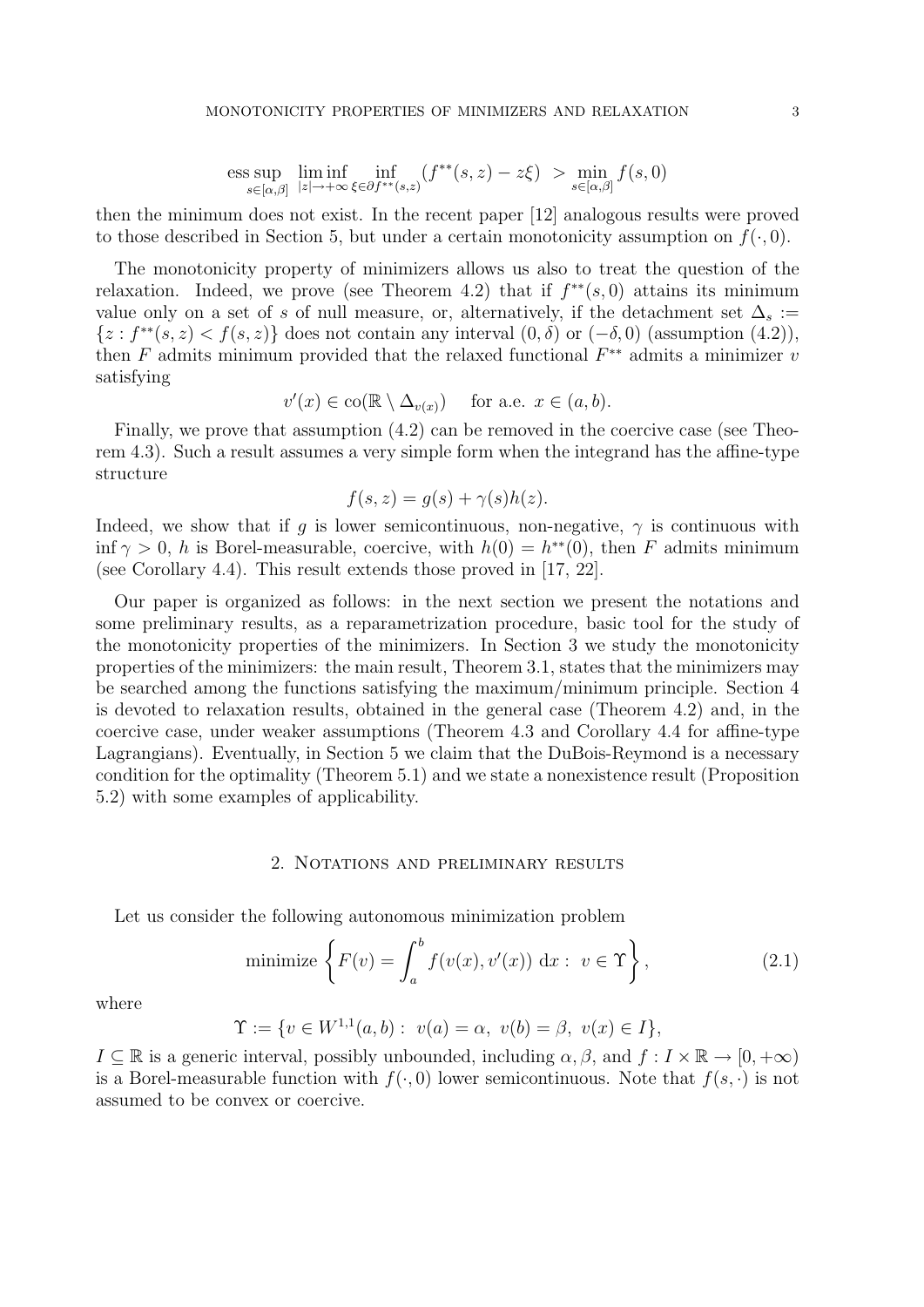By  $\partial f(s, z)$  we denote the classical subdifferential in the sense of Convex Analysis of  $f(s, \cdot)$  at z, that is

$$
\partial f(s,z):=\{\xi\in\mathbb{R}\,\,:\,\,f(s,w)-f(s,z)\geq\xi(w-z)\text{ for every }w\in\mathbb{R}\}.
$$

As usual,  $f^{**}$  denotes the convex envelope of f with respect to the second variable, i.e., fixed  $s \in I$ ,  $f^{**}(s, \cdot)$  is the largest convex function lower than  $f(s, \cdot)$ .

As it was put in evidence in [17], a crucial assumption for the existence of the minimum in the nonconvex case is the following

$$
f(s,0) = f^{**}(s,0) \text{ for every } s \in I.
$$
 (2.2)

In the sequel we will also consider the relaxed problem

minimize 
$$
\left\{ F^{**}(v) = \int_a^b f^{**}(v(x), v'(x)) dx : v \in \Upsilon \right\}.
$$
 (2.3)

Notice that  $F^{**}$  is well defined as shown in the following result.

**Lemma 2.1.** Let  $f: I \times \mathbb{R} \to [0, +\infty)$  be a Borel-measurable function satisfying (2.2). Then, the function  $s \mapsto f^{**}(s, z)$  is Lebesgue-measurable for every  $z \in \mathbb{R}$  and the function  $x \mapsto f^{**}(v(x), v'(x))$  is Lebesgue-measurable for every  $v \in W^{1,1}_{loc}(a, b)$ .

*Proof.* Fixed  $z \in \mathbb{R}$ , define  $g_z : [0, 1] \times I \times \mathbb{R} \to [0, +\infty)$ ,

$$
g_z(\alpha, s, w) := \begin{cases} \alpha f(s, w) + (1 - \alpha)f(s, \frac{z - \alpha w}{1 - \alpha}) & \text{if } 0 \le \alpha < 1, \\ f(s, w) & \text{if } \alpha = 1. \end{cases}
$$

Since f is Borel measurable, then  $g_z$  is Borel measurable, too. Moreover, see e.g. [13, Theorem 2.35],

$$
f^{**}(s, z) = \inf \{ \alpha f(s, w_1) + (1 - \alpha)f(s, w_2) : 0 \le \alpha \le 1, w_1, w_2 \in \mathbb{R}, \alpha w_1 + (1 - \alpha)w_2 = z \}
$$
  
=  $\inf \{ g_z(\alpha, s, w) : 0 \le \alpha \le 1, w \in \mathbb{R} \}.$ 

In order to show that  $s \mapsto f^{**}(s, z)$  is Lebesgue-measurable, let us prove that the set

$$
A_k := \{ s \in I : \inf_{0 \le \alpha \le 1, w \in \mathbb{R}} g_z(\alpha, s, w) < k \}
$$

is Lebesgue-measurable for every  $k \in \mathbb{R}$ . To this end, define

$$
B_k := \{ (\alpha, s, w) \in [0, 1] \times I \times \mathbb{R} : g_z(\alpha, s, w) < k \}
$$

and notice that  $A_k = \pi(B_k)$ , where  $\pi : [0,1] \times I \times \mathbb{R} \to I$  is the projection  $\pi(\alpha, s, w) = s$ . Hence, since  $B_k$  is Borel-measurable and  $\pi$  is a continuous function, then  $A_k$  is Lebesguemeasurable (see e.g. [2, Corollary 1.10.9]) and we get the claim.

Finally, since  $z \mapsto f^{**}(s, z)$  is continuous and  $s \mapsto f^{**}(s, 0) = f(s, 0)$  is a Borel function, then by [15, Lemma 3] we deduce that the function  $x \mapsto f^{**}(v(x), v'(x))$  is Lebesguemeasurable for every  $v \in W^{1,1}_{loc}(a, b)$ .

The next lemma, proved in a slight stronger version in [12, Lemma 2.1], states that under condition (2.2) we can also assume, without loss of generality, that

$$
f(s,0) = \min_{z \in \mathbb{R}} f(s,z) \quad \text{for every } s \in I.
$$
 (2.4)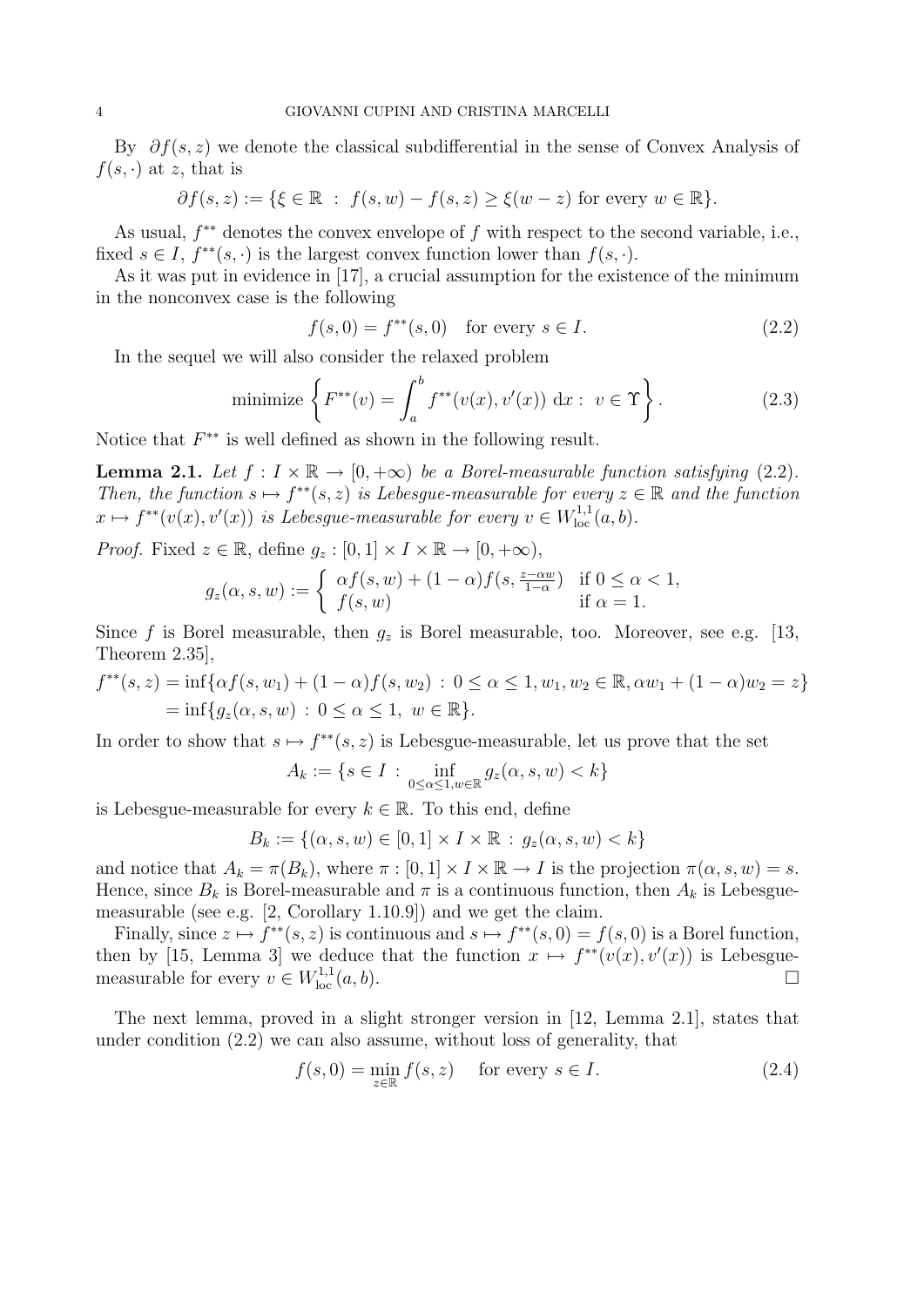**Lemma 2.2.** Let  $f: I \times \mathbb{R} \to [0, +\infty)$  be a Borel-measurable function satisfying (2.2) and such that

there exists a Borel-measurable selection  $g(s) \in \partial f^{**}(s,0)$  with  $g \in L^{\infty}_{loc}(I)$ . (2.5)

Then there exists a Borel-measurable function  $\tilde{f}: I \times \mathbb{R} \to [0, +\infty)$  with the following properties

- (a)  $f(s, 0) = \tilde{f}(s, 0) = (\tilde{f})^{**}(s, 0)$  for every  $s \in I$ ;
- (b)  $\tilde{f}(s,0) = \min_{z \in \mathbb{R}} \tilde{f}(s,z)$  for every  $s \in I$ ;
- (c) there exists  $k \in \mathbb{R}$  such that

 $F(u) = \tilde{F}(u) + k$  for every  $u \in \Upsilon$ ,

where  $\tilde{F}(u)$  stands for  $\int_a^b \tilde{f}(u(x), u'(x)) dx$ .

Moreover, if f is a lower semicontinuous function and g is continuous, then  $\tilde{f}$  is lower semicontinuous too.

*Proof.* It is easy to show that the function  $\tilde{f}(s, z) := f(s, z) - g(s)z$  satisfies the properties (a) and (b) in the statement. To prove (c), consider  $u \in \Upsilon$  and define  $G(t) = \int_{\alpha}^{t} g(s) ds$ . Then  $G \in W^{1,\infty}_{loc}(I)$ ,  $G \circ u \in AC([a, b])$  and by the De La Vallée-Poussin Lemma the chain rule  $(G \circ u)'(x) = G'(u(x))u'(x)$  holds for a.e.  $x \in (a, b)$ . Moreover, there exists a negligible set  $N \subset I$  such that  $G'(s) = g(s)$  for every  $s \in I \setminus N$ . Let B be a Borel negligible set such that  $N \subseteq B$ . We have that  $u^{-1}(B)$  is Lebesgue-measurable and  $u'(x) = 0$  fo a.e.  $x \in u^{-1}(B)$ . Therefore

$$
\int_{a}^{b} g(u(x))u'(x)dx = \int_{a}^{b} G'(u(x))u'(x)dx = \int_{a}^{b} (G \circ u)'(x)dx = G(\beta) - G(\alpha).
$$

Remark 2.3. Replacing the Borel measurability of f with

 $x \mapsto f(v(x), v'(x))$  is Lebesgue-measurable for every  $v \in \Upsilon$ , (2.6)

in the assumptions of Lemma 2.2, then the assertion still holds, with  $\tilde{f}$  not necessarily Borel-measurable, but satisfying (2.6).

Remark 2.4. As for condition (2.5), notice that it is satisfied when  $f^{**}(\cdot, z)$  is Borelmeasurable for all z, and  $f^{**}(\cdot, \pm 1) \in L^{\infty}_{loc}(I)$ . Indeed, the function

$$
g(s) := \inf_n n[f^{**}(s, \frac{1}{n}) - f^{**}(s, 0)]
$$

is Borel-measurable and it is easy to prove that  $g(s) \in \partial f^{**}(s,0)$ . Moreover, note that

 $-f^{**}(s, -1) \leq f^{**}(s, 0) - f^{**}(s, -1) \leq g(s) \leq f^{**}(s, 1) - f^{**}(s, 0) \leq f^{**}(s, 1)$ 

and we conclude that  $g \in L^{\infty}_{loc}(I)$ .

One of the aims of the present paper is to study the monotonicity properties of the minimizers. A first step to obtain monotone trajectories is the following lemma proved in [12].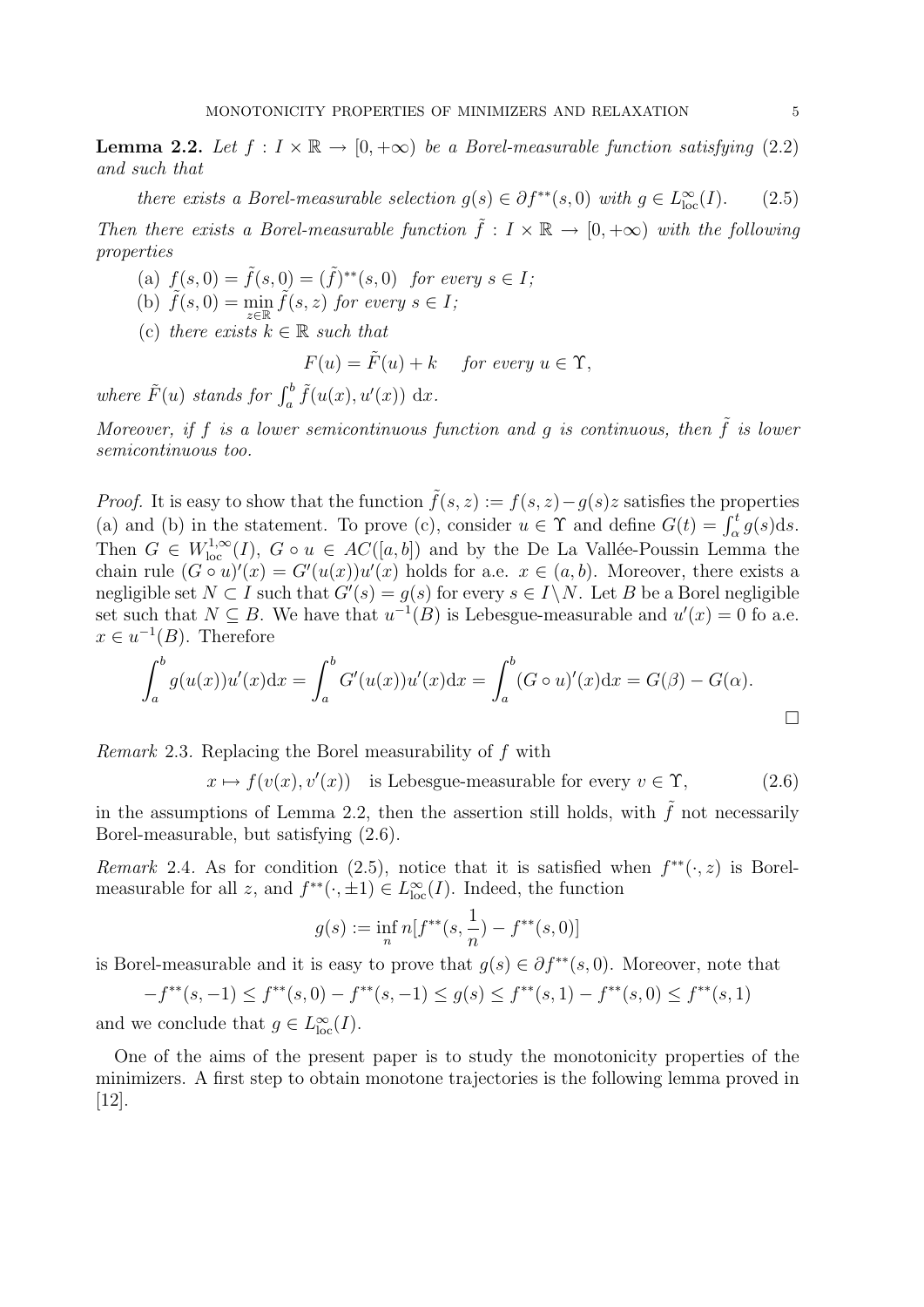**Lemma 2.5.** [12, Lemma 3.2] Let  $u : [c, d] \to \mathbb{R}$  be an absolutely continuous function such that  $u(c) \leq u(x)$  [ respectively  $u(c) \geq u(x)$  ] for every  $x \in [c, d]$ . Then, there exists an increasing [ a decreasing ] absolutely continuous function  $v : [c, d] \to \mathbb{R}$  such that  $v(c) = u(c), v(d) = u(d), v(x) \le u(x)$  for every  $x \in [c, d]$ , and

$$
v(x) = u(x)
$$
 and  $v'(x) = u'(x)$  for a.e. x such that there exists  $v'(x) \neq 0$ . (2.7)

In the sequel we often will need to manipulate monotone functions. To this purpose, we now recall a reparametrization introduced in [20], which allows to unify the constant tracts of a monotone function, as follows.

Let  $v : [c, d] \rightarrow [\gamma, \delta]$  be a monotone increasing, absolutely continuous function, with  $v([c, d]) = [\gamma, \delta] \subseteq I$ , and define

$$
A_v := \{x : \exists v'(x) \neq 0\}
$$
 and  $B_v := \{x : \exists v'(x) = 0\}.$ 

Consider the function  $\chi_v^+ : [\gamma, \delta] \to [c, d]$  defined by

$$
\chi_v^+(s) := c + \int_{\gamma}^s (w_v^+)'(\sigma) \, \mathrm{d}\sigma \, , \quad \text{where} \, w_v^+(s) := \min\{x \in [c, d] : v(x) = s\}.
$$

Moreover, chosen

$$
s_0 \in \{\tau \in [\gamma, \delta] : f(\tau, 0) = \min_{s \in [\gamma, \delta]} f(s, 0)\},\
$$

let us consider the function  $\Psi_v^+ : [c, d] \to [\gamma, \delta]$  defined by

$$
\Psi_v^+(x) := \begin{cases}\n(\chi_v^+)^{-1}(x) & \text{if } c \le x \le \chi_v^+(s_0) \\
s_0 & \text{if } \chi_v^+(s_0) \le x \le \chi_v^+(s_0) + d - \chi_v^+(\delta) \\
(\chi_v^+)^{-1}(x - d + \chi_v^+(\delta)) & \text{if } \chi_v^+(s_0) + d - \chi_v^+(\delta) \le x \le d.\n\end{cases}
$$
\n(2.8)

In [20, Lemmas 1-2] it was proved that  $\chi_v^+$  and  $\Psi_v^+$  are well-defined, absolutely continuous functions satisfying

$$
\chi_v^+(\gamma) = c, \ \chi_v^+(\delta) \le d, \quad (\chi_v^+)'(\tau) > 0 \text{ for a.e. } \tau \in (\gamma, \delta);
$$

$$
d - \chi_v^+(\delta) = \text{meas}(B_v); \tag{2.9}
$$

for a.e. 
$$
t \in A_v
$$
 there exists  $(\chi_v^+)'(v(t)) = \frac{1}{v'(t)};$  (2.10)

$$
\Psi_v^+(c) = \gamma, \Psi_v^+(d) = \delta, \ (\Psi_v^+)'(x) > 0 \text{ for a.e. } x \notin (\chi_v^+(s_0), \chi_v^+(s_0) + d - \chi_v^+(\delta)).
$$

In what follows we will use the following lemma.

**Lemma 2.6.** For a.e.  $x \in [c, \chi_v^+(\delta)]$  such that there exists  $(\Psi_v^+)'(x) > 0$ , there exists a unique  $t \in A_v$  such that

$$
\Psi_v^+(x) = v(t) \quad \text{and} \quad (\Psi_v^+)'(x) = v'(t). \tag{2.11}
$$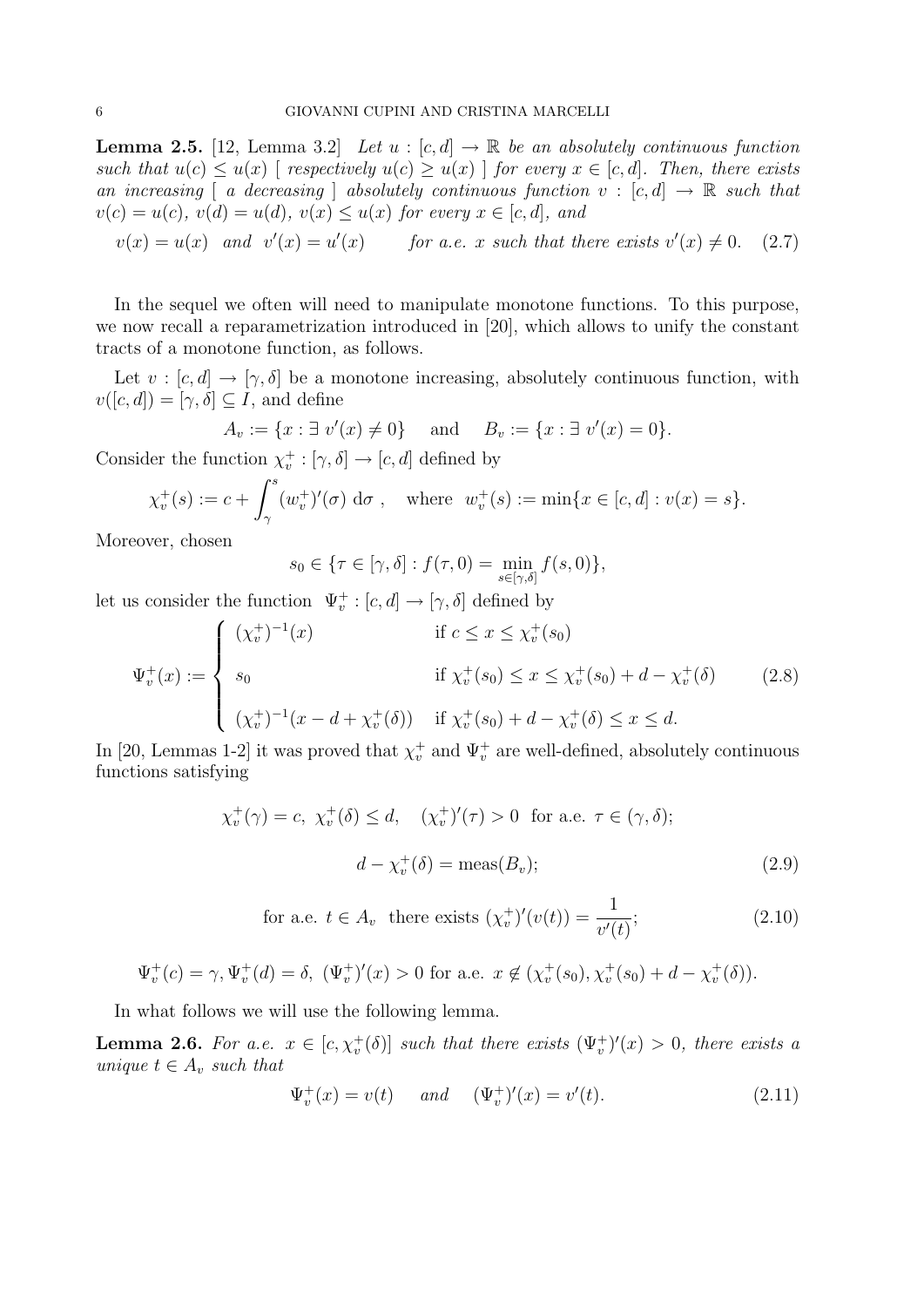*Proof.* In view of the definition of the function  $\Psi_v^+$ , it suffices to show that for a.e.  $x \in$  $[c, \chi_v^+(\delta)]$  there exists a unique  $t \in A_v$  such that

$$
(\chi_v^+)^{-1}(x) = v(t) \quad \text{and} \quad ((\chi_v^+)^{-1})'(x) = v'(t). \tag{2.12}
$$

To this aim, first of all observe that the composition  $g := \chi_v^+ \circ v$  is an increasing absolutely continuous function, defined in  $[c, d]$  and assuming all the values of the interval  $[c, \chi_v^+(\delta)].$ 

Set  $C_v := \{t \in A_v : (2.10) \text{ holds}\},\$  we have that  $meas(C_v) = meas(A_v).$  Moreover, meas $(v(B_v)) = 0$  and then by the absolute continuity of  $\chi_v^+$  we get meas $(g(B_v)) = 0$ . Hence, meas $(g(C_v)) = \chi_v^+(\delta) - c$ , that is for a.e.  $x_0 \in [c, \chi_v^+(\delta)]$  there exists a value  $t_0 \in C_v$  such that  $x_0 = g(t_0) = \chi_v^+(v(t_0))$ , i.e.  $v(t_0) = (\chi_v^+)^{-1}(x_0)$ . Moreover, by property  $(2.10)$  we get that there exists  $(\chi_v^+)'(v(t_0)) = \frac{1}{v'(t_0)} > 0$ , so there exists also the derivative of the inverse function  $((\chi_v^+)^{-1})'(\chi_v^+(v(t_0)) = ((\chi_v^+)^{-1})'(x_0) = v'(t_0)$ .

Finally, since  $v'(t_0) > 0$  and v is increasing, we derive the uniqueness of the point  $t_0$ .  $\Box$ 

Analogous definitions and properties hold true when  $v$  is decreasing. Indeed, let us define

$$
\chi_v^-(s) := d + \int_{\gamma}^s (w_v^-)'(\sigma) \, d\sigma, \quad \text{where} \quad w_v^-(s) := \max\{x \in [c, d] : v(x) = s\}
$$

and

$$
\Psi_v^-(x) := \begin{cases}\n(\chi_v^-)^{-1}(x - c + \chi_v^-(\delta)) & \text{if } c \le x \le \chi_v^-(s_0) + c - \chi_v^-(\delta) \\
s_0 & \text{if } \chi_v^-(s_0) + c - \chi_v^-(\delta) \le x \le \chi_v^-(s_0) \\
(\chi_v^-)^{-1}(x) & \text{if } \chi_v^-(s_0) \le x \le d\n\end{cases}
$$
\n(2.13)

with the same meaning for  $s_0$  as above. It is easy to verify that making a change of variable, defining  $v^*(\xi) := v(d + c - \xi)$ , one has

$$
w_v^-(s) = d + c - w_{v^*}^+(s), \quad \chi_v^-(s) = d + c - \chi_{v^*}^+(s) , \quad \text{ for every } s \in [\gamma, \delta]
$$
  
and 
$$
\Psi_v^-(x) = \Psi_{v^*}^+(d + c - x)
$$
 for every  $x \in [c, d]$ . Therefore, we get

$$
\chi_v^-(\gamma) = d, \ \chi_v^-(\delta) \ge c, \quad (\chi_v^-)'(\tau) < 0 \ \text{ for a.e. } \tau \in (\gamma, \delta),
$$

$$
\chi_v^-(\delta) - c = \text{meas}(B_v)
$$

and

$$
\Psi_v^-(c) = \delta, \Psi_v^-(d) = \gamma, \ (\Psi_v^{\dagger})'(x) < 0 \text{ for a.e. } x \notin (\chi_v^-(s_0) + c - \chi_v^-(\delta), \chi_v^-(s_0)).
$$

Moreover, a result analogous to Lemma 2.6 holds true.

Now, if  $v : [c, d] \rightarrow [\gamma, \delta]$  is a monotone function, we define

 $\Psi_v(x) := \Psi_v^+(x)$  if v is increasing,  $\Psi_v(x) := \Psi_v^-(x)$  $\bar{v}(x)$  if v is decreasing. (2.14) By virtue of what we observed above,  $\Psi_v$  is a monotone function such that  $\Psi_v(c) = v(c)$ ,  $\Psi_v(d) = v(d)$  and

$$
\Psi_v(x) = s_0
$$
 for a.e. x such that  $\Psi'_v(x) = 0$ .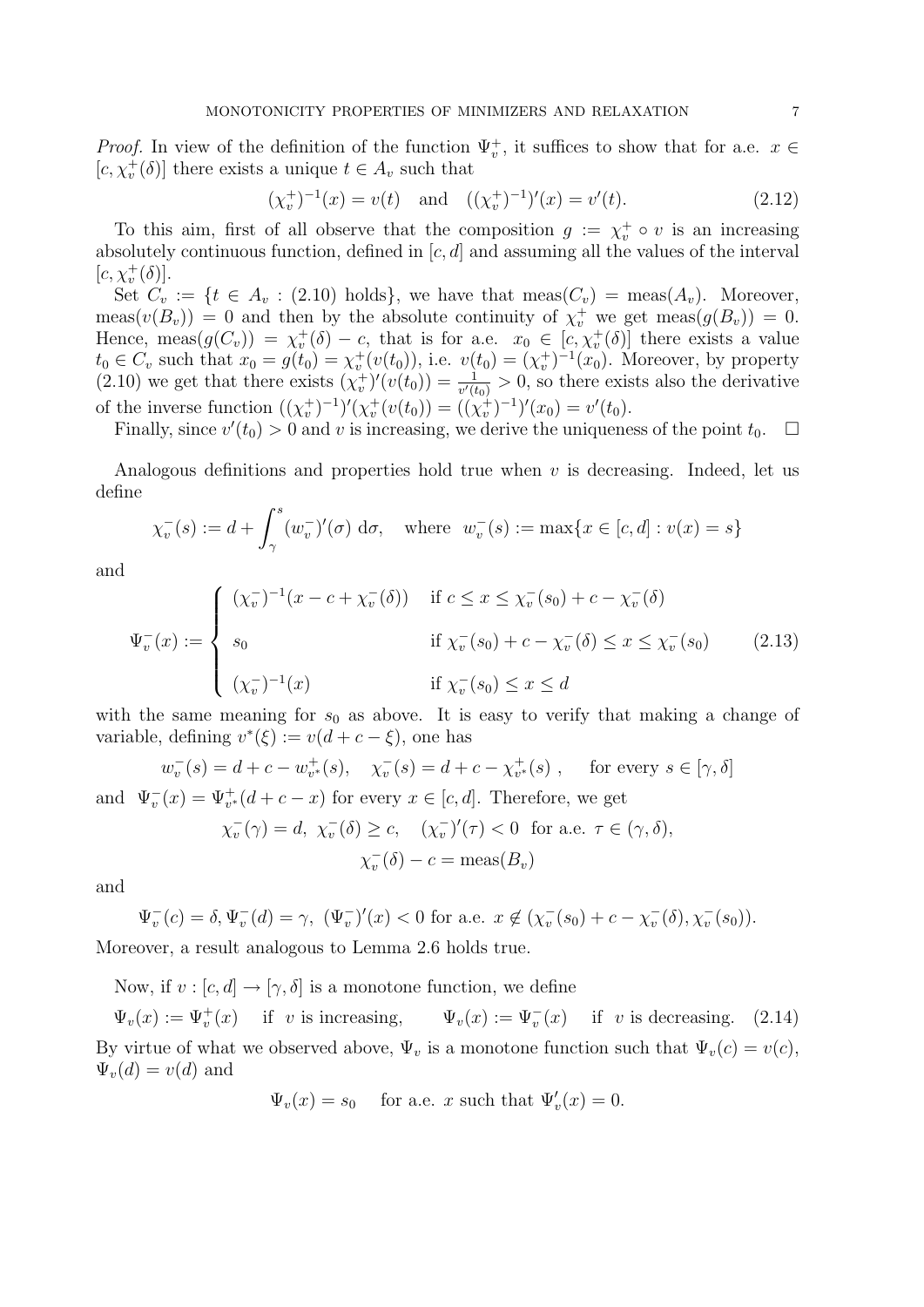A key tool when dealing with relaxation problems is the Lyapunov Theorem for vectorvalued functions (see e.g. [10, page 1477]). Its original formulation requires the summability of the involved functions, but it has been recently generalized in [20] to possibly non-summable functions. We state here a straightforward corollary of that result.

**Theorem 2.7.** Let  $g_j: A \to [0, +\infty)^m$ ,  $j = 1, ..., h$ , be vector-valued measurable functions on a set  $A \subset \mathbb{R}$  with finite measure, and let  $\lambda_j : A \to [0,1], j = 1,...,h$  be measurable h

weight functions with  $\sum$  $j=1$  $\lambda_j(x) = 1$ . Suppose that  $\sum$ h  $j=1$  $\lambda_j g_j \in L^1(A; \mathbb{R}^m).$ 

Then, there exists a decomposition  $E_1, ..., E_h$  of A into disjoint measurable subsets such that  $g_j \in L^1(E_j; \mathbb{R}^m)$  for all j and

$$
\sum_{j=1}^{h} \int_{E_j} g_j(x) \, dx = \int_A \sum_{j=1}^{h} \lambda_j(x) g_j(x) \, dx.
$$

#### 3. MONOTONICITY PROPERTIES

The aim of this section is to investigate the monotonicity properties of the minimizers of F. More in detail, set

$$
\Upsilon^* := \{ v \in \Upsilon : \text{ the following property } (*) \text{ holds true} \}
$$

(\*) there exist  $\tau_1, \tau_2 \in [a, b], \tau_1 \leq \tau_2$ , such that v is constant in  $[\tau_1, \tau_2]$  and strictly monotone in  $[a, \tau_1]$  and in  $[\tau_2, b]$  with  $v' \neq 0$  a.e. in  $[a, \tau_1] \cup [\tau_2, b]$ .

The main tool for the results of this paper is the following.

**Theorem 3.1.** Let  $f: I \times \mathbb{R} \to [0, +\infty)$  be a Borel-measurable function such that  $f(\cdot, 0)$ is lower semicontinuous and satisfying (2.2) and (2.5). Then

$$
\inf_{\Upsilon} F = \inf_{\Upsilon^*} F \quad \text{and} \quad \inf_{\Upsilon} F^{**} = \inf_{\Upsilon^*} F^{**}.
$$

Moreover, if  $\inf_{\Upsilon} F$  or  $\inf_{\Upsilon} F^{**}$  is attained, then there exists a minimizer in  $\Upsilon^*$ .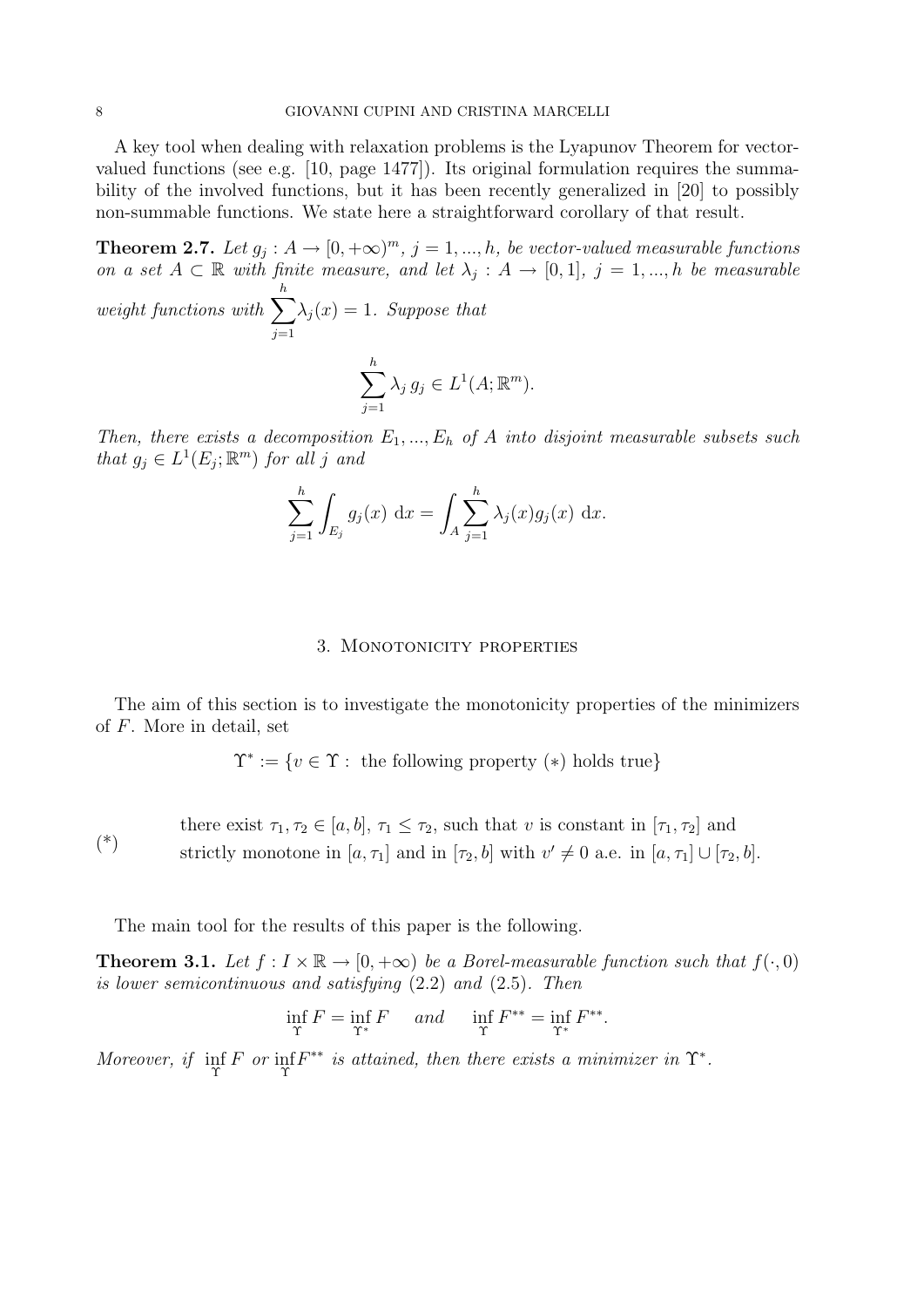Proof. First we prove the result concerning the functional F. To this aim, notice that it suffices to show that for every  $u \in \Upsilon$  and every  $s_0 \in u([a, b])$  such that  $f(s_0, 0) =$  $\min_{s \in u([a,b])} f(s,0)$ , there exists  $w \in \Upsilon^*$  such that  $w(x) \equiv s_0$  in  $[\tau_1, \tau_2]$  and

$$
F(w) \le F(u).
$$

To do this, note that by Lemma 2.2 we can assume without loss of generality that (2.4) holds true. Fix  $u \in \Upsilon$  and choose  $s_0 \in u([a, b])$  such that  $f(s_0, 0) = \min_{s \in u([a, b])} f(s, 0)$ . By the lower semicontinuity of  $f(\cdot, 0)$ , there exist values  $s_0$  as above. Now, we define  $x_1, x_2 \in [a, b], x_1 \leq x_2, \xi_1 \in [a, x_1] \text{ and } \xi_2 \in [x_2, b] \text{ as follows:}$ 

$$
x_1 := \min\{x \in [a, b] : u(x) = s_0\}, \quad x_2 := \max\{x \in [a, b] : u(x) = s_0\};
$$

$$
\xi_1 := \max\{x \in [a, x_1] : u(x) = \alpha\} \le x_1, \quad \xi_2 := \min\{x \in [x_2, b] : u(x) = \beta\} \ge x_2,
$$

and we consider the function  $v : [a, b] \to u([a, b])$  defined by

$$
v(x) := \begin{cases} u(x - a + \xi_1) & \text{if } a \le x \le a + x_1 - \xi_1 \\ s_0 & \text{if } a + x_1 - \xi_1 \le x \le b + x_2 - \xi_2 \\ u(x - b + \xi_2) & \text{if } b + x_2 - \xi_2 \le x \le b. \end{cases}
$$

Observe that  $v \in \Upsilon$  and  $F(v) \leq F(u)$ , indeed by (2.4) and the definition of  $s_0$  we get

$$
F(v) = f(s_0, 0)[b + x_2 - \xi_2 - a - x_1 + \xi_1] + \int_a^{a + x_1 - \xi_1} f(u(x - a + \xi_1), u'(x - a + \xi_1)) dx
$$
  
+ 
$$
\int_{b + x_2 - \xi_2}^b f(u(x - b + \xi_2), u'(x - b + \xi_2)) dx = \int_a^{\xi_1} f(s_0, 0) dx + \int_{\xi_1}^{x_1} f(u(x), u'(x)) dx
$$
  
+ 
$$
\int_{x_1}^{x_2} f(s_0, 0) dx + \int_{x_2}^{\xi_2} f(u(x), u'(x)) dx + \int_{\xi_2}^b f(s_0, 0) dx \le \int_a^b f(u(x), u'(x)) dx = F(u).
$$

Moreover, note that

 $v(a) = \alpha, v(a+x_1-\xi_1) = s_0$  and  $\min{\{\alpha, s_0\}} < v(x) < \max{\{\alpha, s_0\}}$  for  $a < x < a+x_1-\xi_1$ ;  $v(b+x_2-\xi_2)=s_0, v(b)=\beta \text{ and } \min\{\beta, s_0\} < v(x) < \max\{\beta, s_0\} \text{ for } b+x_2-\xi_2 < x < b.$ Therefore, we can apply Lemma 2.5 and obtain that there exist two monotone functions  $w_1 : [a, a + x_1 - \xi_1] \to \mathbb{R}, w_2 : [b + x_2 - \xi_2, b] \to \mathbb{R}, \text{ such that }$ 

$$
w_1(a) = v(a) = \alpha, w_1(a + x_1 - \xi_1) = s_0, w_2(b + x_2 - \xi_2) = s_0, w_2(b) = v(b) = \beta;
$$
 (3.1)

$$
w_i(x) = v(x), w'_i(x) = v'(x)
$$
 for a.e. x such that  $w'_i(x) \neq 0, i = 1, 2.$  (3.2)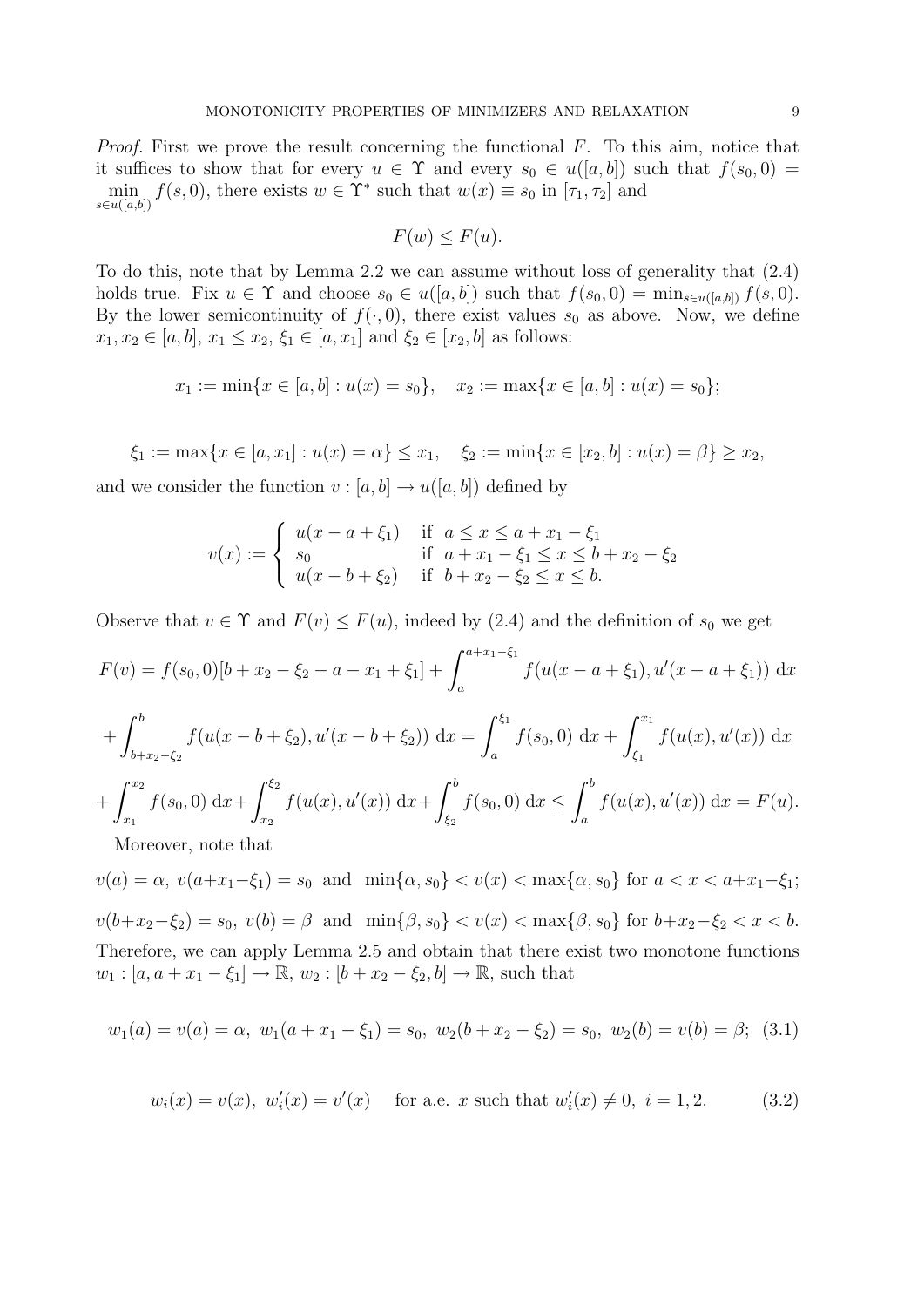Thus, let us define  $w : [a, b] \to \mathbb{R}$  by

$$
w(x) := \begin{cases} \Psi_{w_1}(x) & \text{if } x \in [a, a + x_1 - \xi_1] \\ s_0 & \text{if } x \in [a + x_1 - \xi_1, b + x_2 - \xi_2] \\ \Psi_{w_2}(x) & \text{if } x \in [b + x_2 - \xi_2, b], \end{cases}
$$

where  $\Psi$  was defined in  $(2.14)$ .

Of course, w is absolutely continuous, with  $w(a) = \alpha$ ,  $w(b) = \beta$ . Let us now show that  $w \in \Upsilon^*$ .

Indeed, observe that if  $w_1$  is increasing then  $s_0 \geq \alpha$  and  $w(x) = \Psi_{w_1}(x) = \Psi_{w_1}^+(x)$ . Moreover, by definition (2.8) (taken for  $c = a$ ,  $d = a + x_1 - \xi_1$ ,  $\gamma = \alpha$ ,  $\delta = s_0$ ), we have

$$
w(x) = \begin{cases} (\chi_{w_1}^+)^{-1}(x) & \text{if } a \le x \le \chi_{w_1}^+(s_0) \\ s_0 & \text{if } \chi_{w_1}^+(s_0) \le x \le a + x_1 - \xi_1. \end{cases}
$$

Instead, if  $w_1$  is decreasing then  $w(x) = \Psi_{w_1}(x) = \Psi_{w_1}^-(x)$ . Moreover,  $\alpha \geq s_0$  and by definition (2.13) (taken for  $c = a$ ,  $d = a + x_1 - \xi_1$ ,  $\gamma = s_0$ ,  $\delta = \alpha$ ), we have  $\chi_{w_1}^-(s_0) =$  $a + x_1 - \xi_1$  and

$$
w(x) = \begin{cases} (\chi_{w_1}^-)^{-1}(x - a + \chi_{w_1}^-(\alpha)) & \text{if } a \le x \le 2a + x_1 - \xi_1 - \chi_{w_1}^-(\alpha) \\ s_0 & \text{if } 2a + x_1 - \xi_1 - \chi_{w_1}^-(\alpha) \le x \le a + x_1 - \xi_1. \end{cases}
$$

Similar considerations for  $w_2$  lead to deduce that

$$
w(x) = \begin{cases} s_0 & \text{if } b + x_2 - \xi_2 \le x \le 2b + x_2 - \xi_2 - \chi_{w_2}^+(\beta) \\ (\chi_{w_2}^+)^{-1}(x - d + \chi_{w_2}^+(\beta)) & \text{if } 2b + x_2 - \xi_2 - \chi_{w_2}^+(\beta) \le x \le b; \end{cases}
$$

if  $w_2$  is increasing, whereas

$$
w(x) = \begin{cases} s_0 & \text{if } b + x_2 - \xi_2 \le x \le \chi_{w_2}^-(s_0) \\ (\chi_{w_2}^+)^{-1}(x) & \text{if } \chi_{w_2}^-(s_0) \le x \le b \end{cases}
$$

if  $w_2$  is decreasing. Therefore,  $w \in \Upsilon^*$ , that is there exist  $\tau_1 \in [a, \xi_1]$  and  $\tau_2 \in [\xi_2, b]$  such that  $w(x)$  is strictly monotone in [a,  $\tau_1$ ], constant (equal to  $s_0$ ) in [ $\tau_1$ ,  $\tau_2$ ] and again strictly monotone in  $[\tau_2, b]$ .

It remains to prove that  $F(w) \leq F(v)$ . To this end, if  $w_1$  is increasing let  $h : [a, a +$  $x_1 - \xi_1$   $\to$   $[a, \tau_1]$  be the function defined by  $h(x) := \chi_{w_1}^+(w_1(x))$ . It is a strictly increasing absolutely continuous function, satisfying by (2.10)  $h'(x) = 1$  for a.e.  $x \in A_{w_1} := \{x \in A_{w_1}\}$  $[a, a + x_1 - \xi_1]$  such that  $w'_1(x) > 0$ . Therefore, defining

$$
g(x) := \begin{cases} f((\chi_{w_1}^+)^{-1}(x), ((\chi_{w_1}^+)^{-1})'(x)) & \text{if } x \in A_{w_1} \\ 0 & \text{if } x \in [a, a + x_1 - \xi_1] \setminus A_{w_1}, \end{cases}
$$

we have that  $q$  is a measurable non-negative function, hence we can apply the chain rule for absolutely continuous functions, and taking Lemma 2.5 into account, we obtain

$$
\int_{a}^{\tau_1} f(\Psi_{w_1}(x), \Psi'_{w_1}(x)) dx = \int_{a}^{\tau_1} g(x) dx = \int_{a}^{a+x_1-\xi_1} g(h(t))h'(t) dt
$$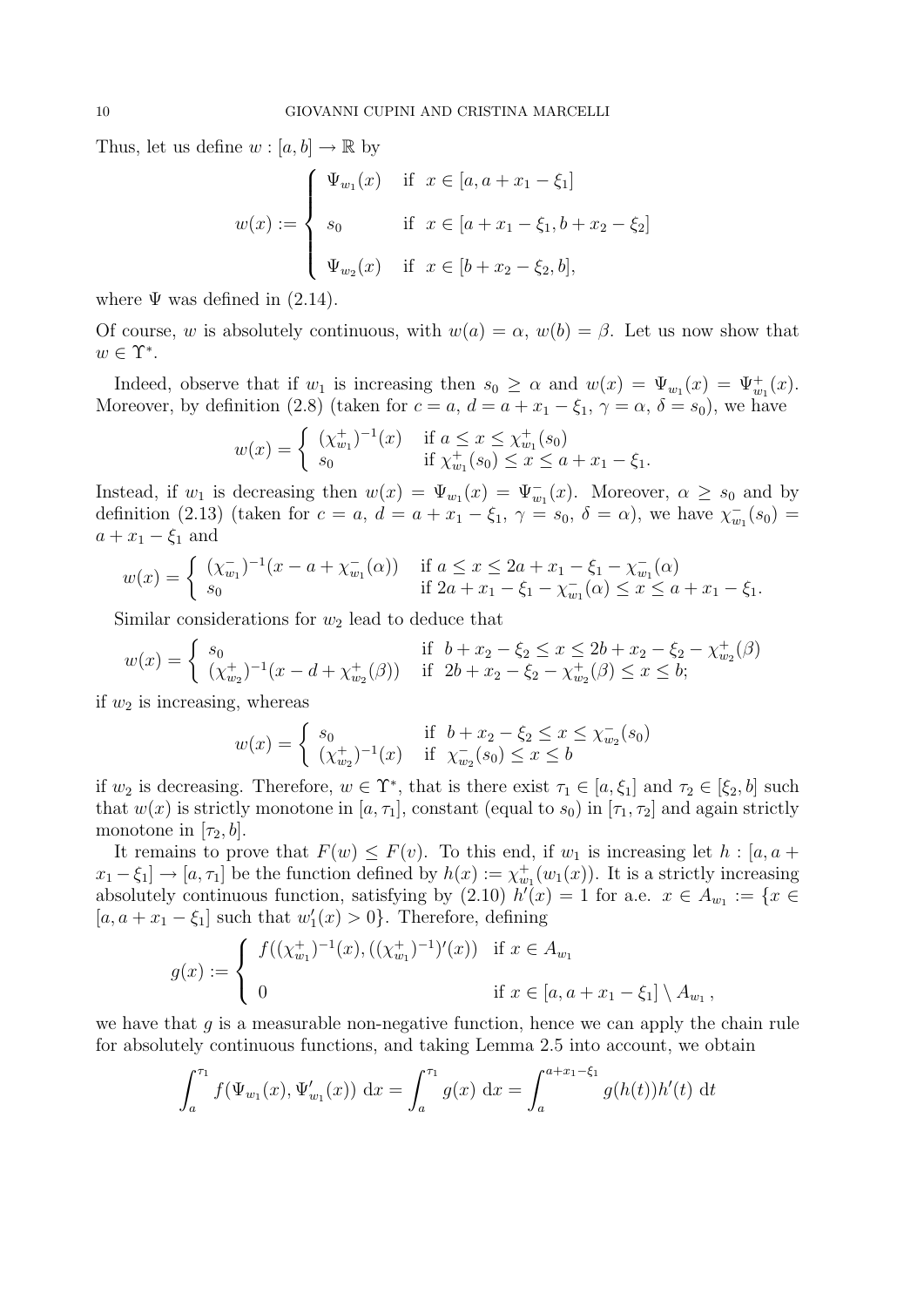MONOTONICITY PROPERTIES OF MINIMIZERS AND RELAXATION 11

$$
= \int_{A_{w_1}} g(h(t)) dt = \int_{A_{w_1}} f(w_1(t), w_1'(t)) dt = \int_{A_{w_1}} f(v(t), v'(t)) dt.
$$

By (2.9) and the definition of  $s_0$  we deduce that setting  $B_{w_1} := \{x \in [a, a + x_1 - \xi_1] \text{ such that }$ that  $w'_1(x) = 0$ , we have  $meas(B_{w_1}) = a + x_1 - \xi_1 - \tau_1$ . Therefore, by (2.4),

$$
\int_{a}^{a+x_1-\xi_1} f(\Psi_{w_1}(x), \Psi'_{w_1}(x)) dx = \int_{a}^{\tau_1} f(\Psi_{w_1}(x), \Psi'_{w_1}(x)) dx + f(s_0, 0)(a + x_1 - \xi_1 - \tau_1)
$$
  
\n
$$
\leq \int_{A_{w_1}} f(v(t), v'(t)) dt + \int_{B_{w_1}} f(v(t), v'(t)) dt = \int_{a}^{a+x_1-\xi_1} f(v(t), v'(t)) dt.
$$

An analogous argument works when  $w_1$  is decreasing and similarly we can also deduce that

$$
\int_{b+x_2-\xi_2}^{b} f(\Psi_{w_2}(x), \Psi'_{w_2}(x)) dx \le \int_{b+x_2-\xi_2}^{b} f(v(x), v'(x)) dx;
$$

thus, we conclude that  $F(w) \leq F(v)$ . Thus, the assertion is proved for F.

Notice that we used the Borel measurability of  $f$  only to guarantee that  $F$  is well defined, i.e., that (2.6) holds, and this suffices to apply Lemma 2.2 (see Remark 2.3). Therefore, in view of Lemma 2.1 the proof works also for  $F^{**}$ .

Now we investigate more in detail what kind of monotonicity properties of the minimizers one can expect, according to the behavior of  $f(\cdot, 0)$ . To this purpose, let us split the class Υ<sup>∗</sup> into four subclasses as follows. Set

$$
\Upsilon_M := \{ v \in \Upsilon \; : \exists \; \tau_1, \tau_2 \in (a, b) \text{ with } \tau_1 \le \tau_2 : \; v'(x) < 0 \text{ a.e. in } (a, \tau_1),
$$
\n
$$
v'(x) = 0 \text{ a.e. in } (\tau_1, \tau_2), \; v'(x) > 0 \text{ a.e. in } (\tau_2, b) \};
$$

$$
\Upsilon_m := \{ v \in \Upsilon \; : \exists \; \tau_1, \tau_2 \in (a, b) \text{ with } \tau_1 \le \tau_2 : \; v'(x) > 0 \text{ a.e. in } (a, \tau_1), v'(x) = 0 \text{ a.e. in } (\tau_1, \tau_2), \; v'(x) < 0 \text{ a.e. in } (\tau_2, b) \};
$$

$$
\Upsilon^+ := \{ v \in \Upsilon \; : \exists \; \tau_1, \tau_2 \in [a, b] \text{ with } \tau_1 \le \tau_2 : \; v'(x) > 0 \text{ a.e. in } (a, \tau_1), v'(x) = 0 \text{ a.e. in } (\tau_1, \tau_2), \; v'(x) > 0 \text{ a.e. in } (\tau_2, b) \};
$$

$$
\Upsilon^- := \{ v \in \Upsilon \; : \exists \; \tau_1, \tau_2 \in [a, b] \text{ with } \tau_1 \le \tau_2 : \; v'(x) < 0 \text{ a.e. in } (a, \tau_1),
$$
\n
$$
v'(x) = 0 \text{ a.e. in } (\tau_1, \tau_2), \; v'(x) < 0 \text{ a.e. in } (\tau_2, b) \}.
$$

Of course,  $\Upsilon^* = \Upsilon_M \cup \Upsilon_m \cup \Upsilon^+ \cup \Upsilon^-$ . The class  $\Upsilon_M$  collects the non-monotone trajectories of Υ<sup>∗</sup> satisfying the maximum principle (in the sense that their restriction on any subinterval attains maximum value at the boundary); similarly, the class  $\Upsilon_m$  collects the non-monotone trajectories satisfying the minimum principle.

The next result can be immediately deduced in view of the proof of Theorem 3.1.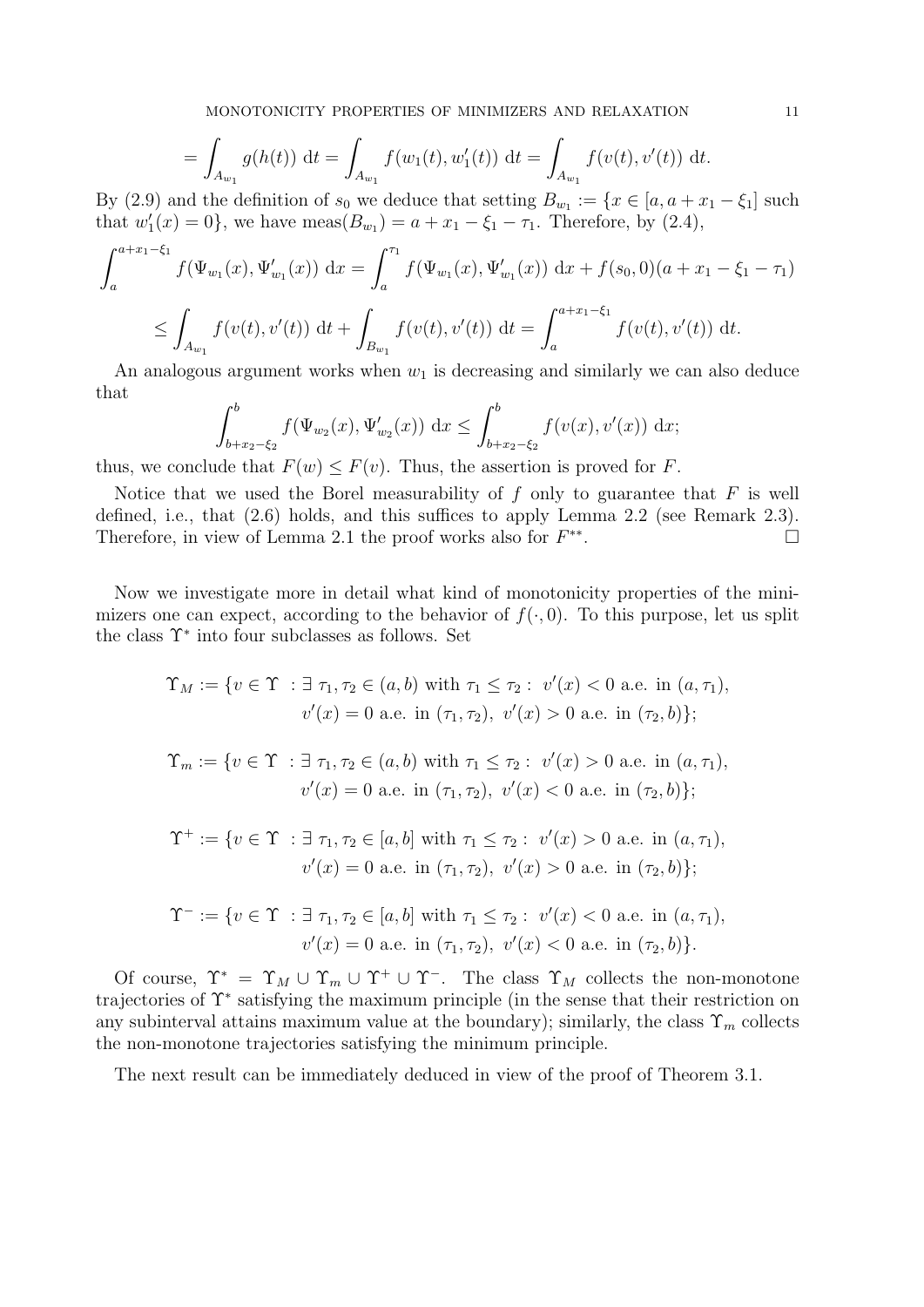**Corollary 3.2.** Under the same assumptions of Theorem 3.1, let  $\alpha \leq \beta$ . Then in the statement of Theorem 3.1 the class  $\Upsilon^*$  can be replaced by the class  $\tilde{\Upsilon}$ , according to various cases that can occur:

$$
\begin{aligned}\n\text{if } \min_{s \in [\alpha, \beta]} f(s, 0) &= \inf_{s \in I} f(s, 0) & \Rightarrow & \tilde{\Upsilon} &= \Upsilon^+; \\
\text{if } \min_{s \in [\alpha, \beta]} f(s, 0) &= \inf_{s \in I, s \le \beta} f(s, 0) & \Rightarrow & \tilde{\Upsilon} &= \Upsilon_m \cup \Upsilon^+; \\
\text{if } \min_{s \in [\alpha, \beta]} f(s, 0) &= \inf_{s \in I, s \ge \alpha} f(s, 0) & \Rightarrow & \tilde{\Upsilon} &= \Upsilon_M \cup \Upsilon^+.\n\end{aligned}
$$

Finally, if there exist  $m_1 := \min_{s \leq \beta, s \in I} f(s, 0)$  and  $m_2 := \min_{s \geq \alpha, s \in I} f(s, 0)$ , setting

$$
s_1 := \max\{s \leq \beta : f(s, 0) = m_1\}, \quad s_2 := \min\{s \geq \alpha : f(s, 0) = m_2\},\
$$

then the classes  $\tilde{\Upsilon}$  above can be restricted to those collecting the trajectories v taking values in  $[\min\{\alpha, s_1\}, \max\{\beta, s_2\}].$ 

Of course, an analogous result can be stated when  $\alpha \geq \beta$ , simply inverting them and replacing  $\Upsilon^+$  with  $\Upsilon^-$ .

Remark 3.3. Consider the constrained problem

minimize 
$$
\left\{ F(v) = \int_{a}^{b} f(v(t), v'(t)) dt : v \in \Upsilon^{+} \right\}.
$$
 (3.3)

By Theorem 3.1 this problem is equivalent to minimize  $F$  in the class

$$
\{v \in W^{1,1}(a,b) : v(a) = \alpha, v(b) = \beta, v'(x) \ge 0 \text{ a.e. in } (a,b)\}.
$$

This variational problem has been investigated in [20]. By Corollary 3.2 if  $\min_{s \in [\alpha,\beta]} f(s,0) =$ inf  $f(s, 0)$ , then the existence results in [20] still hold true for the free problem (2.1).

## 4. Relaxation and existence results

In this section we investigate the relation between the solvability of (2.1) and of (2.3), under the condition (2.2).

To this aim we will adopt the following notations. For every  $s \in I$  we set

$$
\Delta_s := \{ z \in \mathbb{R} : f^{**}(s, z) < f(s, z) \},
$$
\n
$$
A^+(s) := \{ z > 0 : (0, z) \subset \Delta_s \},
$$
\n
$$
A^-(s) := \{ z < 0 : (z, 0) \subset \Delta_s \}.
$$

Moreover, let

$$
\phi^+(s) := \begin{cases} 0 & \text{if } A^+(s) = \emptyset \\ \sup A^+(s) & \text{if } A^+(s) \neq \emptyset, \end{cases} \qquad \phi^-(s) := \begin{cases} 0 & \text{if } A^-(s) = \emptyset \\ \inf A^-(s) & \text{if } A^-(s) \neq \emptyset. \end{cases} (4.1)
$$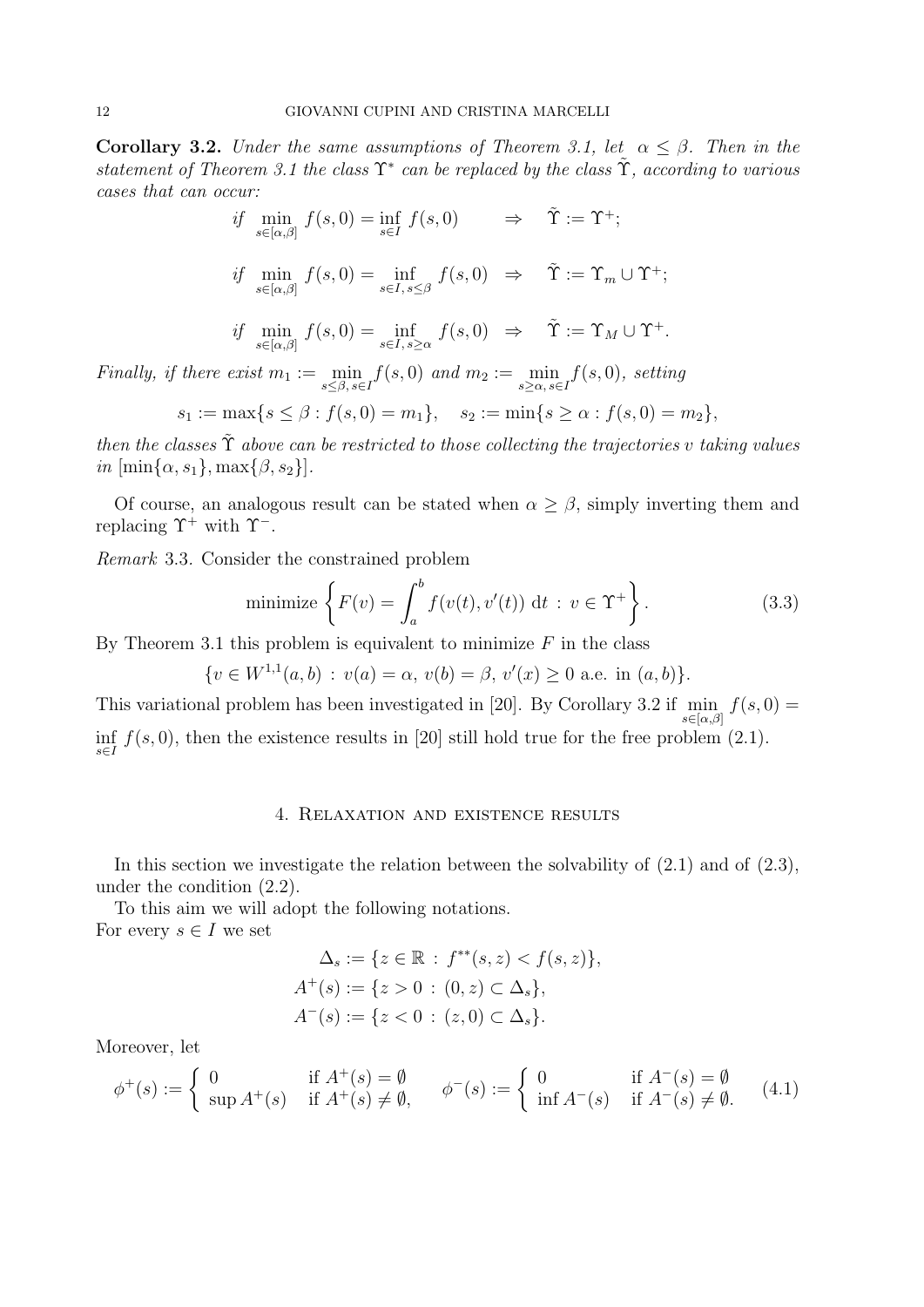In the sequel we will consider the following condition.

$$
\text{meas } (\{s \in [\alpha, \beta] : f^{**}(s, 0) = \mu \text{ and } \phi^+(s) > 0 \text{ or } \phi^-(s) < 0\}) = 0,\tag{4.2}
$$
\n
$$
\text{Meas } \mu := \min f^{**}(\sigma, 0)
$$

where  $\mu := \min_{\sigma \in [\alpha, \beta]} f^{**}(\sigma, 0).$ 

Remark 4.1. Condition (4.2) is trivially satisfied if the restriction of  $f^{**}(\cdot,0)$  to  $[\alpha,\beta]$ has at most countable many minimizers or if  $\phi^{\pm}(s) \equiv 0$  in  $[\alpha, \beta]$ , that is when for every  $s \in [\alpha, \beta]$  the detachment set  $\Delta_s$  does not contain any interval  $(-\delta, 0)$  or  $(0, \delta)$ .

Our first main result of this section is the following relaxation theorem.

**Theorem 4.2.** Let  $f: I \times \mathbb{R} \to [0, +\infty)$  be a Borel-measurable function, with  $f(\cdot, 0)$  lower semicontinuous, and such that the detachment set  $\Delta_s$  is open for every  $s \in I$ . Suppose that  $(2.2)$ ,  $(2.5)$  and  $(4.2)$  hold true.

If  $(2.3)$  is solvable and admits a minimizer v such that

$$
v'(x) \in co(\mathbb{R} \setminus \Delta_{v(x)}) \quad \text{for a.e. } x \in (a, b), \tag{4.3}
$$

then  $(2.1)$  is solvable too.

In the next result, we show that assumption (4.2) can be removed provided that  $f(s, z)$ −  $f(s, 0)$  is coercive; i.e., there exists  $\Phi : [0, +\infty) \to \mathbb{R}$  satisfying  $\lim_{|z| \to +\infty}$  $\Phi(|z|)$  $|z|$  $= +\infty$ , such that

$$
f(s, z) - f(s, 0) \ge \Phi(|z|) \quad \forall \, s \in I \text{ and } \forall \, z \in \mathbb{R}.\tag{4.4}
$$

**Theorem 4.3.** Let  $f: I \times \mathbb{R} \to [0, +\infty)$  be a Borel-measurable function and let  $f(\cdot, 0)$  be continuous. Let (2.2), (2.5) and (4.4) be satisfied. Moreover, assume that  $\Delta_s$  is open for every  $s \in I$  and

> $\phi^+$  is lower semicontinuous and  $\phi$  $and \quad \phi^-$  is upper semicontinuous. (4.5)

Then, if problem  $(2.3)$  is solvable, also problem  $(2.1)$  is solvable.

The result below is the application of the above result to Lagrangians having an affine structure. It improves the analogous ones proved in [17] and in [22] for integrands of sum type  $g(s) + h(z)$ .

Corollary 4.4. Let  $f: I \times \mathbb{R} \to \mathbb{R}$ ,  $f(s, z) = g(s) + \gamma(s)h(z)$ . Assume that  $g, \gamma$ :  $I \to [0, +\infty)$  are continuous, inf  $\gamma > 0$ , and  $h : \mathbb{R} \to [0, +\infty)$  is a lower semicontinuous function, coercive, satisfying  $h(0) = h^{**}(0)$ . Then (2.1) is solvable.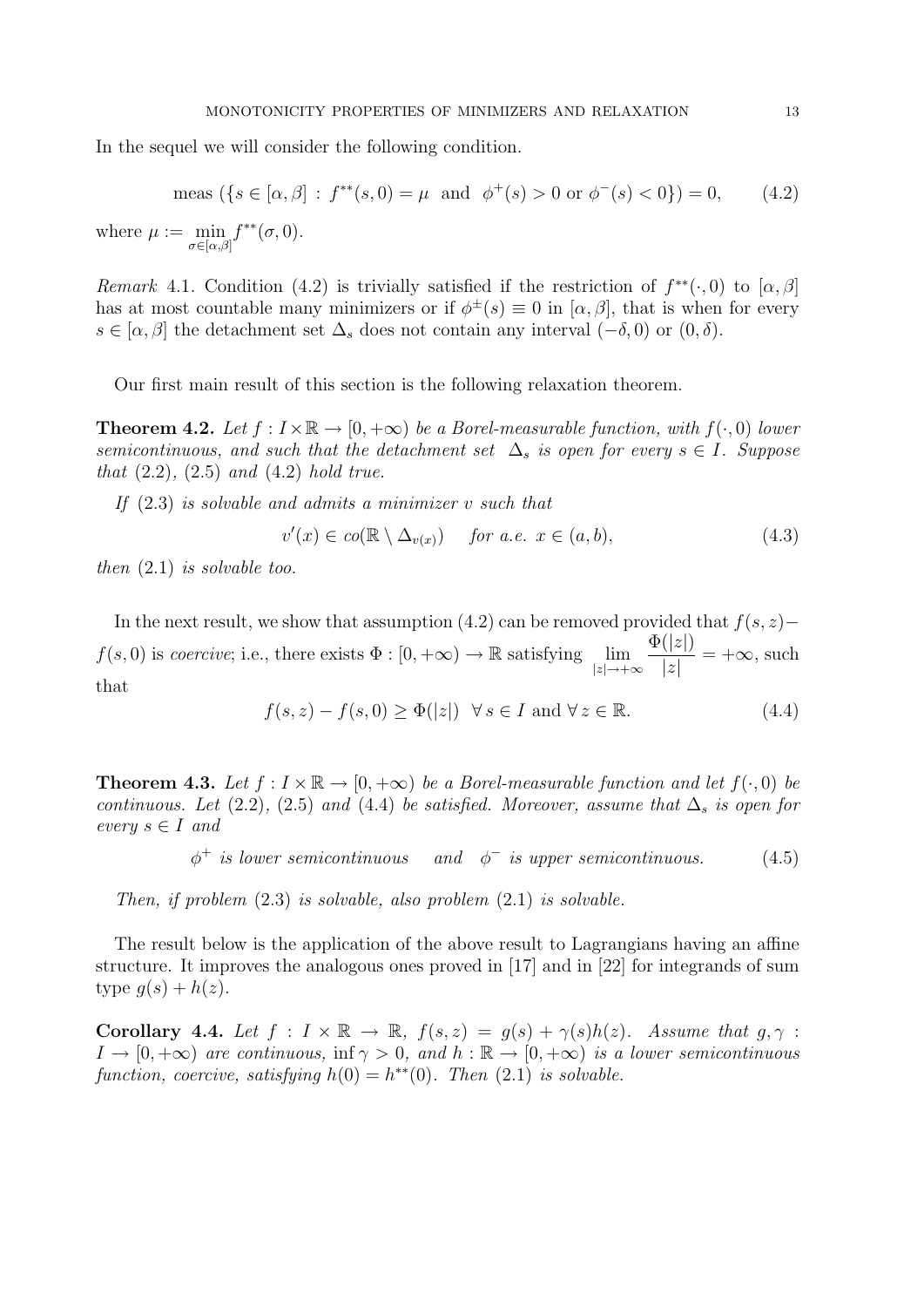To present the proof of Theorem 4.2 we need the following auxiliary result, which states that under certain conditions it is possible to modify the minimizer of the relaxed problem in such a way that its derivative is far from 0 in the intervals where the trajectory is strictly monotone.

**Lemma 4.5.** Let  $f: I \times \mathbb{R} \to [0, +\infty)$  be a Borel-measurable function satisfying (2.2) with  $f(\cdot, 0)$  lower semicontinuous and assume that (2.5) and (4.2) hold true.

If problem (2.3) is solvable, then there exists a minimizer  $v \in \Upsilon^*$  such that

$$
v'(x) \ge \phi^+(v(x)) \quad \text{for a.e. } x \text{ such that } v'(x) > 0
$$
  

$$
v'(x) \le \phi^-(v(x)) \quad \text{for a.e. } x \text{ such that } v'(x) < 0.
$$
 (4.6)

*Proof.* By Theorem 3.1, since  $(2.3)$  is solvable, there exists a solution v belonging to  $\Upsilon^*$ .

Assume firstly that  $v'(x) > 0$  a.e. in  $(a, \tau_1)$ ,  $v'(x) < 0$  a.e. in  $(\tau_2, b)$ . Recall that we can choose the value  $s_0$  in such a way that

$$
s_0 := \min\{\sigma \in v([a, b]) : f^{**}(\sigma, 0) = \min_{s \in v([a, b])} f^{**}(s, 0)\}\
$$
\n(4.7)

and consequently,

$$
f^{**}(v(x),0) > f^{**}(s_0,0) \quad \text{ for every } x \in [a,\tau_1) \cup (\tau_2,b]. \tag{4.8}
$$

Observe now that the restriction of v to the interval  $(a, \tau_1)$  is a minimizer of the constrained problem

$$
\text{minimize} \int_{a}^{\tau_1} f^{**}(u(x), u'(x)) \, \mathrm{d}x : \ u \in \Upsilon_0^+
$$

where

$$
\Upsilon_0^+ := \{ u \in W^{1,1}(a, \tau_1) : u(a) = \alpha, u(\tau_1) = s_0, u'(x) \ge 0 \text{ a.e. in } (a, \tau_1) \}
$$

Hence, by [20, Theorem 7 and Remark 4]  $v$  satisfies the following DuBois-Reymond condition

$$
f^{**}(v(x), v'(x)) - c \in v'(x)\partial f^{**}(v(x), v'(x)) \quad \text{a.e. in } (a, \tau_1)
$$
 (4.9)  
for some constant  $c \le f^{**}(s_0, 0)$ .

For every s there exist  $q(s)$  and  $m(s)$  such that

$$
f^{**}(s, z) = q(s) + m(s)z
$$
 for every  $z \in [0, \phi^+(s)]$ .

From the previous relation written for  $z = 0$  we deduce  $q(s) = f^{**}(s, 0)$ , so we can write

$$
f^{**}(s, z) = f^{**}(s, 0) + m(s)z \quad \text{ for every } z \in [0, \phi^+(s)]. \tag{4.10}
$$

Thus, by (4.9) we deduce the existence of a constant  $c \leq f^{**}(s_0, 0)$  such that

$$
f^{**}(v(x),0) + m(v(x))v'(x) - c = v'(x)m(v(x)) \quad \text{for a.e. } x \in (a, \tau_1) \text{ with } v'(x) < \phi^+(v(x)).
$$

Hence by (4.8) we get

$$
f^{**}(s_0,0) < f^{**}(v(x),0) = c \le f^{**}(s_0,0) \quad \text{ for a.e. } x \in (a, \tau_1) \text{ such that } v'(x) < \phi^+(v(x)),
$$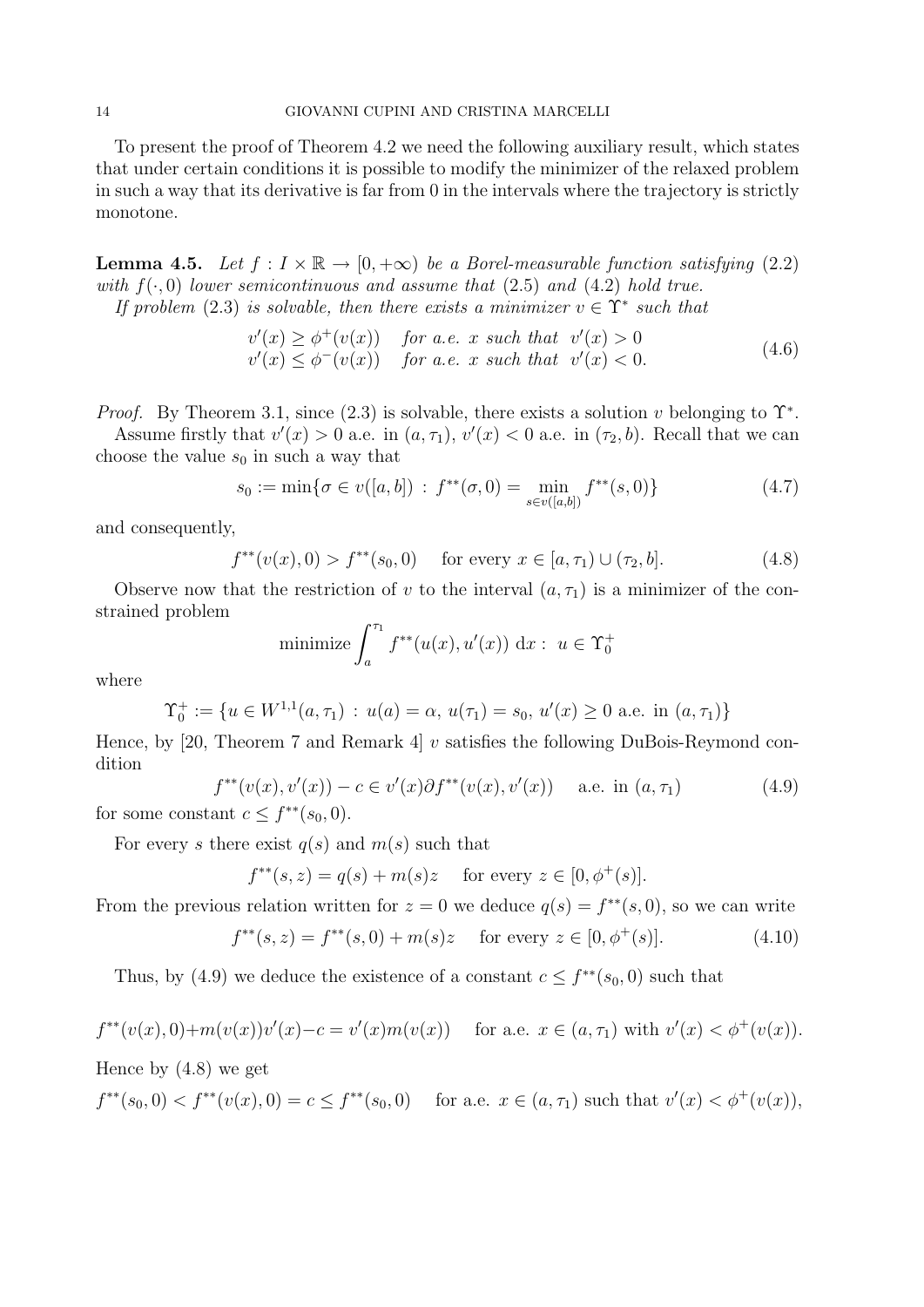thus

$$
v'(x) \ge \phi^+(v(x)) \quad \text{for a.e. } x \in (a, \tau_1).
$$

The same argument works in  $(\tau_2, b)$  and one deduces that  $v'(x) \leq \phi^-(v(x))$  for a.e.  $x \in (\tau_2, b).$ 

The case  $v'(x) < 0$  a.e. in  $(a, \tau_1)$  and  $v'(x) > 0$  a.e. in  $(\tau_2, b)$  can be treated similarly to the previous one, taking

$$
s_1 := \max\{\sigma \in v([a, b]) : f^{**}(\sigma, 0) = \min_{s \in v([a, b])} f^{**}(s, 0)\}
$$

instead of  $s_0$ , in such a way that  $(4.8)$  holds again.

Finally, let us consider the case when v is monotone increasing, with  $v'(x) > 0$  a.e. in  $(a, \tau_1), v(x) \equiv s_0$  in  $(\tau_1, \tau_2), v'(x) > 0$  a.e. in  $(\tau_2, b)$ . The same argument as above shows that  $v'(x) \geq \phi^+(v(x))$  for a.e.  $x \in (a, \tau_1)$ , so let us consider the interval  $(\tau_2, b)$ .

Let w denote the restriction of v in  $(\tau_2, b)$ ; then since  $w'(x) > 0$  a.e. we derive that its inverse function  $w^{-1}$  is absolutely continuous too (see e.g. [2]). Hence, by (4.2) we have

$$
\text{meas}\left(\{x \in (\tau_2, b) : f^{**}(v(x), 0) = \mu \text{ and } v'(x) < \phi^+(v(x))\}\right)
$$
\n
$$
\leq \text{meas}\left(\{x \in (\tau_2, b) : f^{**}(v(x), 0) = \mu \text{ and } 0 < \phi^+(v(x))\}\right)
$$
\n
$$
= \text{meas}\left(w^{-1}(\{s \in (s_0, \beta) : f^{**}(s, 0) = \mu \text{ and } \phi^+(s) > 0\}\right)) = 0.
$$

Hence, repeating the argument above, starting from the DuBois-Reymond condition (4.9), we deduce that

 $f^{**}(s_0,0) < f^{**}(v(x),0) = c \le f^{**}(s_0,0)$  for a.e.  $x \in (\tau_2, b)$  such that  $v'(x) < \phi^+(v(x))$ , thus

$$
v'(x) \ge \phi^+(v(x)) \quad \text{for a.e. } x \in (\tau_2, b).
$$

A straightforward consequence of the lemma above is the following non-existence result.

**Proposition 4.6.** Suppose that the assumptions of Lemma 4.5 hold true. If  $\alpha < \beta$  and  $\phi^+(s) \equiv +\infty$ , then (2.3) has no solution. The same conclusion holds if  $\alpha > \beta$  and  $\phi^-(s) \equiv -\infty$ .

Now, we are ready to prove our first relaxation theorem.

*Proof of Theorem 4.2.* Let v be a minimizer of  $(2.3)$ . By Theorem 3.1 we can assume that  $v \in \Upsilon^*$ . Moreover, if  $s_0$  is as in (4.7), we can assume that  $v(x) \equiv s_0$  in  $[\tau_1, \tau_2]$  and v is strictly monotone in  $(a, \tau_1)$  and in  $(\tau_2, b)$ , with  $v'(x) \neq 0$  almost everywhere.

Finally, in view of the proof of Theorem 3.1, by Lemmas 2.5 and 2.6, we can also assume that condition (4.3) holds true for the modified minimizer too.

Let us now consider the interval  $(a, \tau_1)$  (supposing it to be non-degenerate) and assume that  $v'(x) > 0$  a.e. in  $(a, \tau_1)$  with  $v(\tau_1) = s_0$  (the proof is analogous if v is decreasing in  $[a, \tau_1]$ ).

 $\Box$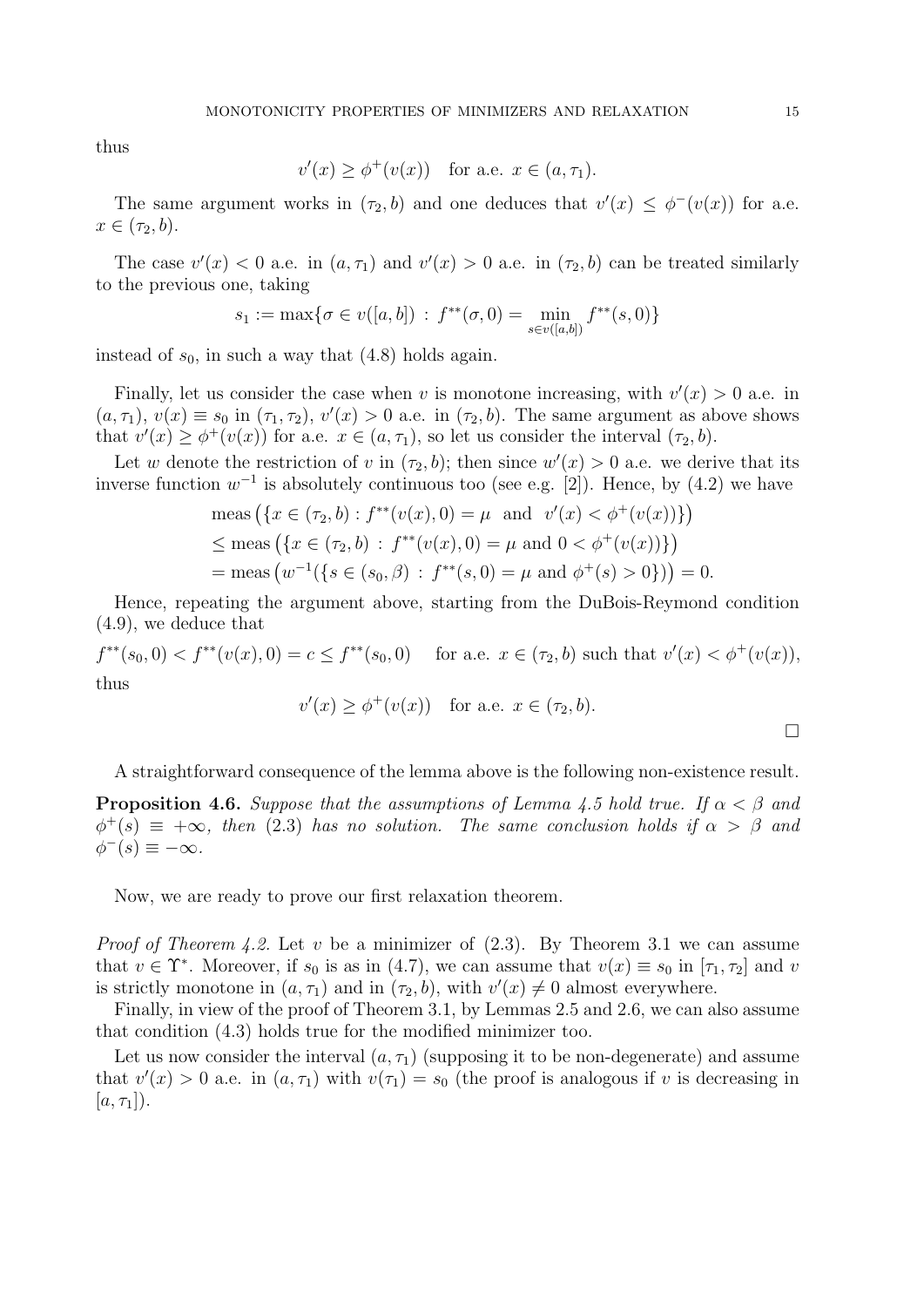By Lemma 4.5 we can also assume that  $v'(x) \geq \phi^+(v(x))$  for a.e. x such that  $v'(x) > 0$ . So, by definition of  $\phi^+$  and by virtue of (4.3) the functions

$$
\xi_1(x) := \sup\{z \,:\, z \le v'(x) \text{ and } f(v(x), z) = f^{**}(v(x), z)\},
$$

$$
\xi_2(x) := \inf\{z : z \ge v'(x) \text{ and } f(v(x), z) = f^{**}(v(x), z)\}\
$$

are well-defined and positive. Moreover, since  $\Delta_s$  is open for every  $s \in [\alpha, \beta]$ , we have

$$
f(v(x), \xi_i(x)) = f^{**}(v(x), \xi_i(x)) \text{ for every } x \in (a, \tau_1),
$$
 (4.11)

and  $f^{**}(v(x), \cdot)$  is affine in  $[\xi_1(x), \xi_2(x)]$  (notice that this interval can be degenerate).

We claim that  $\xi_1$  and  $\xi_2$  are measurable functions. Indeed, as for  $\xi_1(x)$ , let us define  $g : [a, b] \times \mathbb{R} \to [0, +\infty)$  by

$$
g(x, z) := f(u(x), z) - f^{**}(u(x), z) + (z - u'(x))_{+}
$$

where  $(a)_+$  denotes the positive part of the real number a. By Lemma 2.1, now applied to the Borel function  $(x, z) \mapsto f(u(x), z)$  in place of  $(s, z) \mapsto f(s, z)$ , we get that  $x \mapsto$  $f^{**}(u(x), z)$  is Lebesgue-measurable for all z. Then  $(x, z) \mapsto -f^{**}(u(x), z) + (z - u'(x))_{+}$ is a Carathéodory function so, by [16, Proposition VIII.1.1], there exists a Borel function  $h: [a, b] \times \mathbb{R} \to [0, +\infty)$ , such that  $h(x, z) = -f^{**}(u(x), z) + (z - u'(x))_{+}$  for almost all x and every  $z \in \mathbb{R}$ . Therefore, the function  $\tilde{g} : [a, b] \times \mathbb{R} \to [0, +\infty)$ , defined by  $\tilde{g}(x, z) := f(u(x), z) + h(x, z)$ , is Borel-measurable and

$$
g(x, \cdot) = \tilde{g}(x, \cdot) \qquad \text{for almost all } x. \tag{4.12}
$$

As in the proof of Lemma 2.1, since the set  $B_k := \{(x, z) \in (\tilde{g})^{-1}(\{0\}) : z > k\}$  is Borelmeasurable for every k, then  $\pi(B_k)$  is Lebesgue-measurable, where  $\pi$  is the projection  $\pi(x, z) := x$ . As it is easy to verify, for every  $k \in \mathbb{R}$  we have

$$
\{x \in [a, b] : \xi_1(x) > k\} = \pi(\{(x, z) \in g^{-1}(\{0\}) : z > k\}),
$$

and the last set is equal almost everywhere to  $\pi(B_k)$ , beacuse of (4.12). Hence  $\xi_1$  is Lebesgue-measurable. The proof for  $\xi_2$  is analogous.

Set

$$
\psi_i(s) := \frac{1}{\xi_i(v^{-1}(s))}
$$
, for  $s \in (\alpha, s_0)$ ,  $i = 1, 2$ .

We claim that  $\psi_1, \psi_2$  are measurable functions. Indeed, again by [16, Proposition VIII.1.1], there exists Borel functions  $\tilde{\xi}_1, \tilde{\xi}_2$  such that  $\tilde{\xi}_i(x) = \xi_i(x)$  for a.e.  $x \in (a, b), i = 1, 2$ . Set  $\tilde{\psi}_i(s) := 1/\tilde{\xi}_i(v^{-1}(s)), i = 1, 2$ . Since  $v^{-1}$  is continuous, then  $\tilde{\psi}_i(s)$  is Borel-measurable for  $i = 1, 2$ . Moreover, set  $A_i := \{x : \xi_i(x) \neq \tilde{\xi}_i(x)\}$ , we have  $v(A_i) = \{s : \psi_i(s) \neq \tilde{\psi}_i(s)\}$  and by the absolute continuity of v we get meas $(v(A_i)) = 0$ ,  $i = 1, 2$ . Therefore, the functions  $\psi_i$  are Lebesgue-measurable,  $i = 1, 2$ .

Notice that since  $\xi_1(x) \leq v'(x) \leq \xi_2(x)$ , we have  $\psi_2(s) \leq \frac{1}{v'(v-1)}$  $\frac{1}{v'(v^{-1}(s))} \leq \psi_1(s)$ , hence there exists a measurable weight function  $\lambda : (\alpha, s_0) \to [0, 1]$  such that

$$
\frac{1}{v'(v^{-1}(s))} = \lambda(s)\psi_1(s) + (1 - \lambda(s))\psi_2(s).
$$
\n(4.13)

Hence, in particular, the map  $s \mapsto \lambda(s)\psi_1(s) + (1 - \lambda(s))\psi_2(s)$  is summable in  $(\alpha, s_0)$ .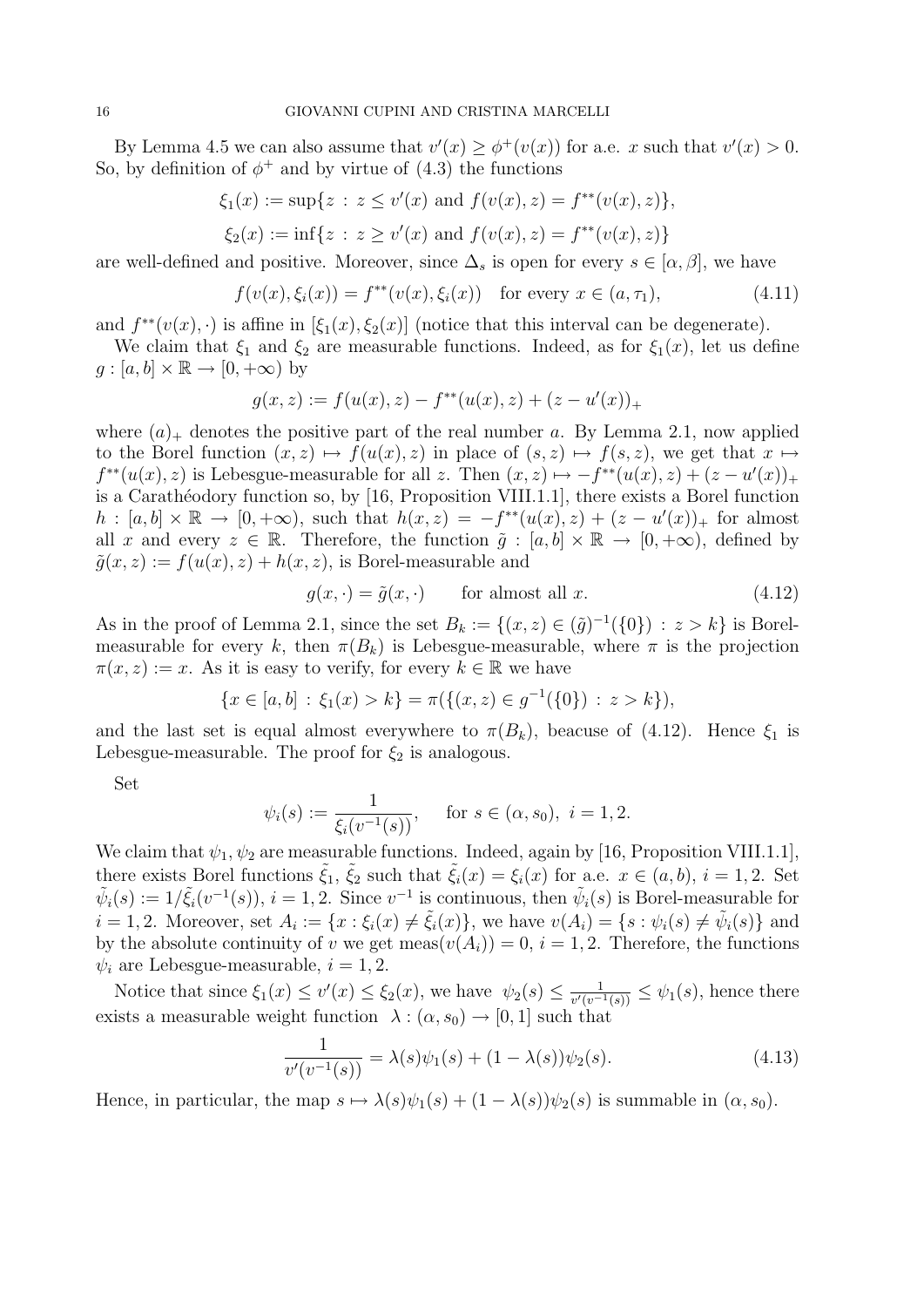Let us define  $\tilde{f}, \tilde{f}^* : I \times (0, +\infty) \to \mathbb{R}$  as

$$
\tilde{f}(s, z) := f(s, \frac{1}{z})z
$$
,  $\tilde{f}^{**}(s, z) := f^{**}(s, \frac{1}{z})z$ .

In [20, Lemma 5] it was proved that  $\tilde{f}^{*}(s, \cdot)$  is affine in  $(c, d), c > 0$ , if and only if  $f^{**}(s, \cdot)$ is affine in  $(\frac{1}{d}, \frac{1}{c})$  $\frac{1}{c}$ ). Therefore, by (4.11) we deduce that

$$
\tilde{f}(s, \psi_i(s)) = \tilde{f}^{**}(s, \psi_i(s))
$$
 a.e. in  $(\alpha, s_0)$ ,  $i = 1, 2$  (4.14)

and  $\tilde{f}^{**}(s, \cdot)$  is affine in  $[\psi_2(s), \psi_1(s)]$ . Hence, by (4.13)

$$
\tilde{f}^*(s, \frac{1}{v'(v^{-1}(s))}) = \lambda(s)\tilde{f}^*(s, \psi_1(s)) + (1 - \lambda(s))\tilde{f}^*(s, \psi_2(s))
$$
\n(4.15)

so, in particular, also the map  $s \mapsto \lambda(s) f^{\tilde{*}*(s,\psi_1(s))} + (1 - \lambda(s)) f^{\tilde{*}*(s,\psi_2(s))}$  is summable in  $(\alpha, s_0)$ , being

$$
\int_{\alpha}^{s_0} \tilde{f}^{**}(s, \frac{1}{v'(v^{-1}(s))}) ds = \int_{a}^{\tau_1} f^{**}(v(x), v'(x)) dx \le F^{**}(v).
$$

Thus, we can apply Theorem 2.7 to the functions  $g_i(s) := \left(\psi_i(s), \tilde{f^{**}}(s, \psi_i(s))\right), i = 1, 2,$ deducing the existence of a decomposition of  $(\alpha, s_0)$  into disjoint measurable subsets  $F_1$ ,  $F_2$  such that, if we define  $\gamma(s) := \psi_1(s)\chi_{F_1}(s) + \psi_2(s)\chi_{F_2}(s)$ , then by (4.13) we have

$$
\int_{\alpha}^{s_0} \gamma(s) \, ds = \int_{\alpha}^{s_0} \frac{1}{v'(v^{-1}(s))} \, ds \tag{4.16}
$$

and by (4.14), (4.15)

$$
\int_{\alpha}^{s_0} \tilde{f}(s, \gamma(s)) ds = \int_{F_1} \tilde{f}^{**}(s, \psi_1(s)) ds + \int_{F_2} \tilde{f}^{**}(s, \psi_2(s)) ds
$$
  
= 
$$
\int_{\alpha}^{s_0} [\lambda(s) \tilde{f}^{**}(s, \psi_1(s)) + (1 - \lambda(s)) \tilde{f}^{**}(s, \psi_2(s))] ds = \int_{\alpha}^{s_0} \tilde{f}^{**}(s, \frac{1}{v'(v^{-1}(s))}) ds.
$$
 (4.17)

Consider

$$
U(s) := a + \int_{\alpha}^{s} \gamma(\sigma) \, \mathrm{d}\sigma;
$$

we have that U is an absolutely continuous function, with  $U(\alpha) = a$ , and by (4.16)

$$
U(s_0) = a + \int_{\alpha}^{s_0} \gamma(s) \, ds = a + \int_{\alpha}^{s_0} \frac{1}{v'(v^{-1}(s))} \, ds = a + \int_{a}^{\tau_1} \frac{1}{v'(x)} v'(x) \, dx = \tau_1.
$$

Finally, since  $U(s)$  is absolutely continuous with  $U'(s) > 0$  a.e. in  $[\alpha, s_0]$ , then also the inverse function  $\hat{v}(x) := U^{-1}(x), x \in [a, \tau_1],$  is absolutely continuous (see e.g. [2]). Moreover,  $\hat{v}(a) = \alpha$  and  $\hat{v}(\tau_1) = s_0$  and finally by (4.17)

$$
\int_{a}^{\tau_1} f(\hat{v}(x), \hat{v}'(x)) dx = \int_{\alpha}^{s_0} f(s, \hat{v}'(U(s))) U'(s) ds = \int_{\alpha}^{s_0} \tilde{f}(s, \gamma(s)) ds
$$
  
= 
$$
\int_{\alpha}^{s_0} \tilde{f}^{**}(s, \frac{1}{v'(v^{-1}(s))}) ds = \int_{a}^{\tau_1} f^{**}(v(x), v'(x)) dx.
$$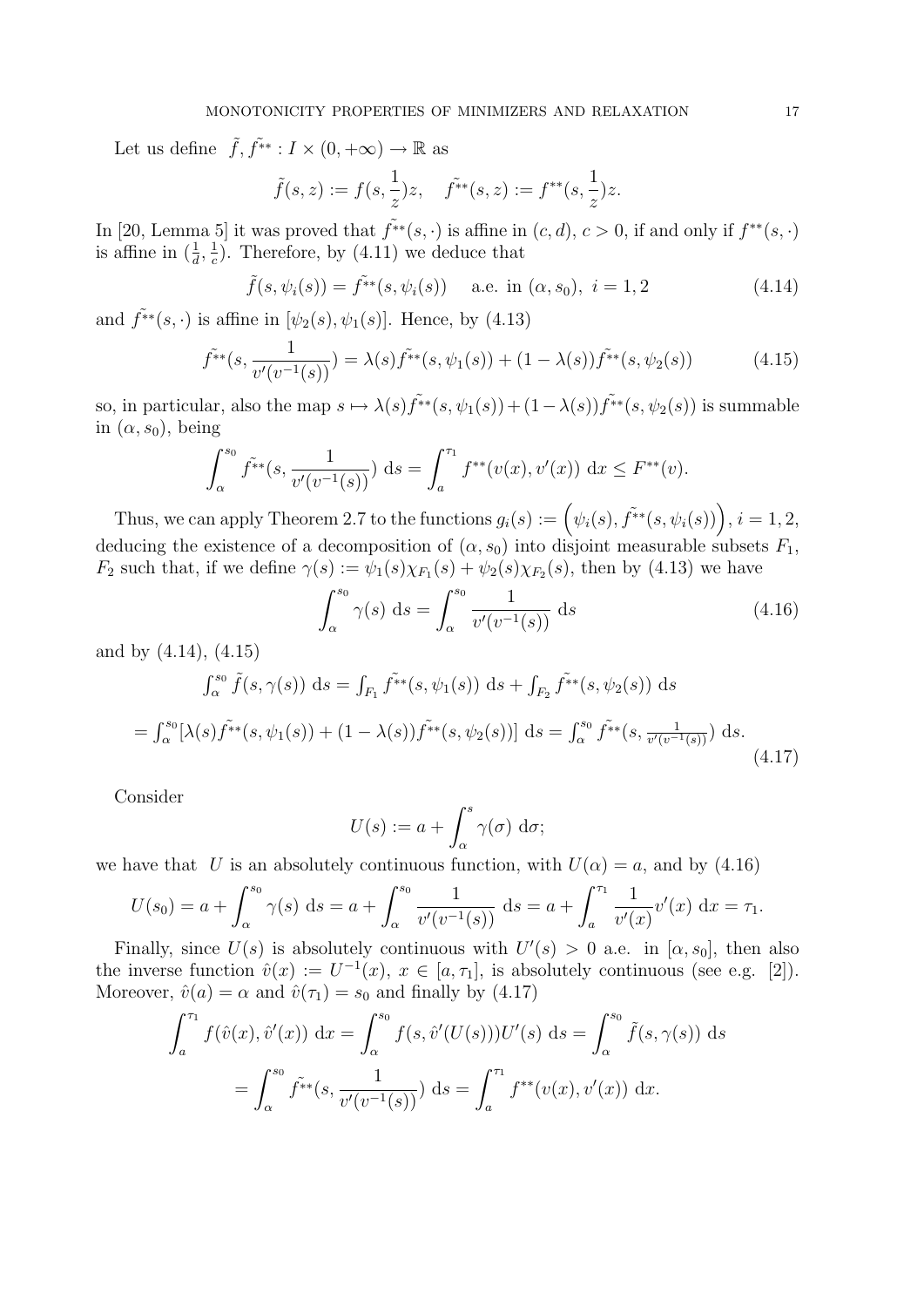A similar construction can be made in the interval  $[\tau_2, b]$  so that the modified trajectory  $\hat{v}$  (kept equal to  $s_0$  in  $[\tau_1, \tau_2]$ ) satisfies the following chain of inequalities

$$
F(\hat{v}) = \int_a^b f^{**}(v(x), v'(x)) dx \le \int_a^b f^{**}(w(x), w'(x)) dx \le F(w)
$$

for every trajectory  $w \in \Upsilon$ , that is  $\hat{v}$  is a minimizer of (2.1).

Remark 4.7. By the proof of the above result and Lemma 4.5, we have that if the assumptions of Theorem 4.2 hold true and if there exists a solution v to  $(2.3)$  satisfying  $(4.3)$ , then there exists a solution  $w$  to  $(2.1)$  satisfying  $(4.6)$ .

Remark 4.8. A variant in the definition of  $\phi^{\pm}$  can be considered. For every  $s \in I$  let us denote

 $\tilde{A}^+(s) := \{z > 0 : f^{**}(s, \cdot) \text{ is affine in } (0, z)\}, \ \tilde{A}^-(s) := \{z < 0 : f^{**}(s, \cdot) \text{ is affine in } (z, 0)\}\$ and define

$$
\tilde{\phi}^+(s) := \begin{cases} \sup \tilde{A}^+(s) & \text{if } \tilde{A}^+(s) \neq \emptyset \\ 0 & \text{if } \tilde{A}^+(s) = \emptyset, \end{cases} \qquad \tilde{\phi}^-(s) := \begin{cases} \inf \tilde{A}^-(s) & \text{if } \tilde{A}^-(s) \neq \emptyset \\ 0 & \text{if } \tilde{A}^-(s) = \emptyset. \end{cases}
$$

With this change (to be done also in the definition of  $(4.2)$ ) Theorem 4.2 still holds true. We choose definition (4.1) for  $\phi^{\pm}$  in order to have a weaker condition (4.2).

Remark 4.9. If  $\alpha = \beta$  then (4.2) is trivially satisfied.

In order to prove Theorem 4.3 we use an argument similar to that presented in [17, Theorem 6], based upon the approximation result [17, Lemma 5] stated below, for the sake of completeness.

**Lemma 4.10.** Let  $g : \mathbb{R} \to \mathbb{R}$  be a lower semicontinuous function. Then there exists a sequence  $(g_n)$  of  $C^1(\mathbb{R})$  functions such that

(i)  $g_n(s) \to g(s)$  for every  $s \in \mathbb{R}$ ;

(ii) for each n and each interval  $[\gamma, \delta]$ 

$$
\{s \in [\gamma, \delta] \, : \, g'_n(s) = 0\} \, \text{ is finite};
$$

(iii) for each interval  $[\gamma, \delta]$  there exists  $n_0$  such that

 $q_n(s) \leq q_{n+1}(s)$  for all  $s \in [\gamma, \delta]$  and all  $n > n_0$ .

Moreover, if g is bounded below then also the sequence  $(q_n)$  is equibounded below.

*Proof of Theorem 4.3.* Define  $g : \mathbb{R} \to [0, +\infty)$ ,  $g(s) := f(s, 0)$  if  $s \in I$  and extended by lower semicontinuity on  $\mathbb{R} \setminus I$ , so to be constant on the connected components of  $\mathbb{R} \setminus I$ . Let  $g_n(s)$  be as in Lemma 4.10. Since  $g \geq 0$  then there exists  $L \in \mathbb{R}$  such that  $g_n(s) \geq L$ for all  $s$  and for all  $n$ .

For all *n*, consider  $h_n: I \times \mathbb{R} \to \mathbb{R}$ ,

$$
h_n(s, z) := f(s, z) - f(s, 0) + g_n(s),
$$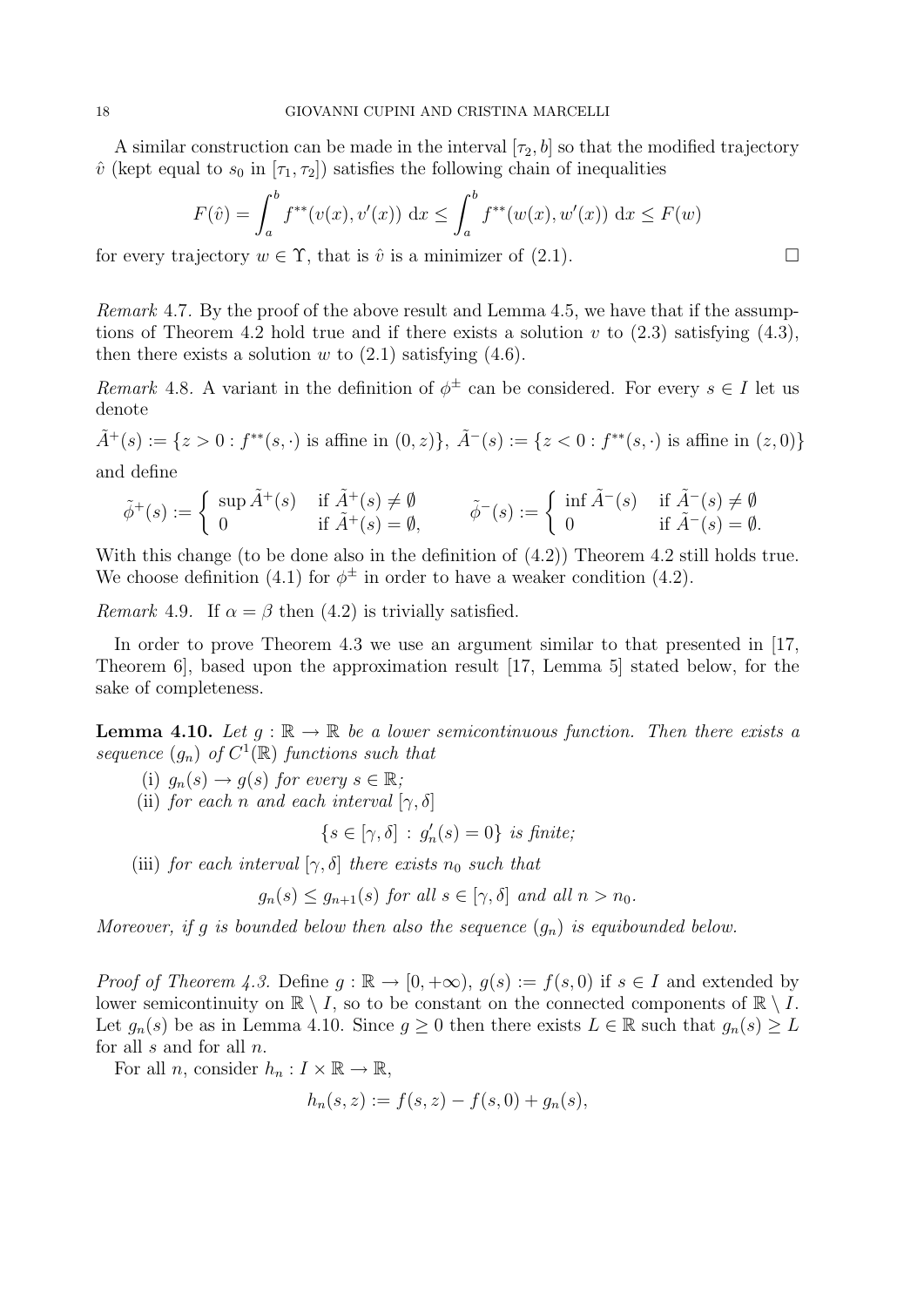so that

$$
h_n^{**}(s, z) = f^{**}(s, z) - f(s, 0) + g_n(s).
$$

As it is well known (see e.g. [10, Theorem 10.3.i]), the function  $\Phi$  in (4.4) can be assumed to be convex, so that

$$
h_n^{**}(s, z) \ge \Phi(|z|) + g_n(s) \ge \Phi(|z|) + L. \tag{4.18}
$$

Moreover, by Lemma 2.1 the function  $s \mapsto h_n^{**}(s, z)$  is Lebesgue-measurable on I, for every  $z \in \mathbb{R}$ . Hence, by [15, Theorem 1] the functional

$$
H_n^{**}(v) = \int_a^b h_n^{**}(v(t), v'(t)) \, \mathrm{d}t, \qquad v \in \Upsilon
$$

is well defined and lower semicontinuous. Thus, by the direct method of the Calculus of Variations, for every  $n \in \mathbb{N}$  there exists a solution  $u_n$  to

minimize 
$$
H_n^{**}(v) = \left\{ \int_a^b h_n^{**}(v(t), v'(t)) dt : v \in \Upsilon \right\}.
$$
  $(H_n^{**})$ 

Notice that

$$
\{z \in \mathbb{R} : f^{**}(s, z) < f(s, z)\} = \{z \in \mathbb{R} : h_n^{**}(s, z) < h_n(s, z)\}
$$

so that  $(2.2)$  and Lemma 4.10 (ii) imply

$$
\text{meas } (\{s \in [\alpha, \beta] : h_n^{**}(s, 0) = \min_{\sigma \in [\alpha, \beta]} h_n^{**}(\sigma, 0) \}) =
$$
\n
$$
= \text{meas } (\{s \in [\alpha, \beta] : g_n(s) = \min_{\sigma \in [\alpha, \beta]} g_n(\sigma) \}) = 0.
$$

Thus, by Lemma 4.6, we may assume that  $u_n \in \Upsilon^*$  and

$$
u'_n(x) \ge \phi^+(u_n(x)) \quad \text{for a.e. } x \text{ such that } u'_n(x) > 0
$$
  

$$
u'_n(x) \le \phi^-(u_n(x)) \quad \text{for a.e. } x \text{ such that } u'_n(x) < 0.
$$
 (4.19)

More precisely, since each  $u_n$  is in  $\Upsilon^*$ , there exist  $a_n$ ,  $b_n$ ,  $c_n$  and  $d_n$  in  $[a, b]$ ,  $a_n \leq b_n \leq$  $c_n \leq d_n$ , such that

$$
u'_n(x) \leq \phi^-(u_n(x)) \quad \text{for a.e. } x \in [a, a_n]
$$
  
\n
$$
u'_n(x) \geq \phi^+(u_n(x)) \quad \text{for a.e. } x \in [a_n, b_n]
$$
  
\n
$$
u'_n(x) = 0 \quad \text{for a.e. } x \in [b_n, c_n]
$$
  
\n
$$
u'_n(x) \geq \phi^+(u_n(x)) \quad \text{for a.e. } x \in [c_n, d_n]
$$
  
\n
$$
u'_n(x) \leq \phi^-(u_n(x)) \quad \text{for a.e. } x \in [d_n, b],
$$
  
\n(4.20)

Fix  $\bar{u} \in \Upsilon$  such that  $F^{**}(\bar{u}) < +\infty$  and let  $\bar{J} := \bar{u}([a, b])$ , compact sub-interval of I. By Lemma 4.10 (iii) there exists  $\bar{n}$  such that

$$
g_n(s) \le g_{n+1}(s) \text{ for all } s \in \bar{J} \text{ and all } n > \bar{n}.\tag{4.21}
$$

Therefore, by (4.18), the minimality of  $u_n$ , (4.21) and Lemma 4.10 (i) we have that for all  $n > \bar{n}$ 

$$
\int_{a}^{b} (\Phi(|u'_{n}(x)|) + L) dx \le H_{n}^{**}(u_{n}) \le H_{n}^{**}(\bar{u}) \le \int_{a}^{b} f^{**}(\bar{u}(x), \bar{u}'(x)) dx < +\infty. \tag{4.22}
$$

So, we can assume, possibly up to subsequences, that there exists  $u_0 \in \Upsilon$  and points  $a', b', c', d'$  in [a, b] such that  $u_n \rightharpoonup u_0$  in  $W^{1,1}(a, b)$ ,  $a_n \rightharpoonup a'$ ,  $b_n \rightharpoonup b'$ ,  $c_n \rightharpoonup c'$ ,  $d_n \rightharpoonup d'$ . In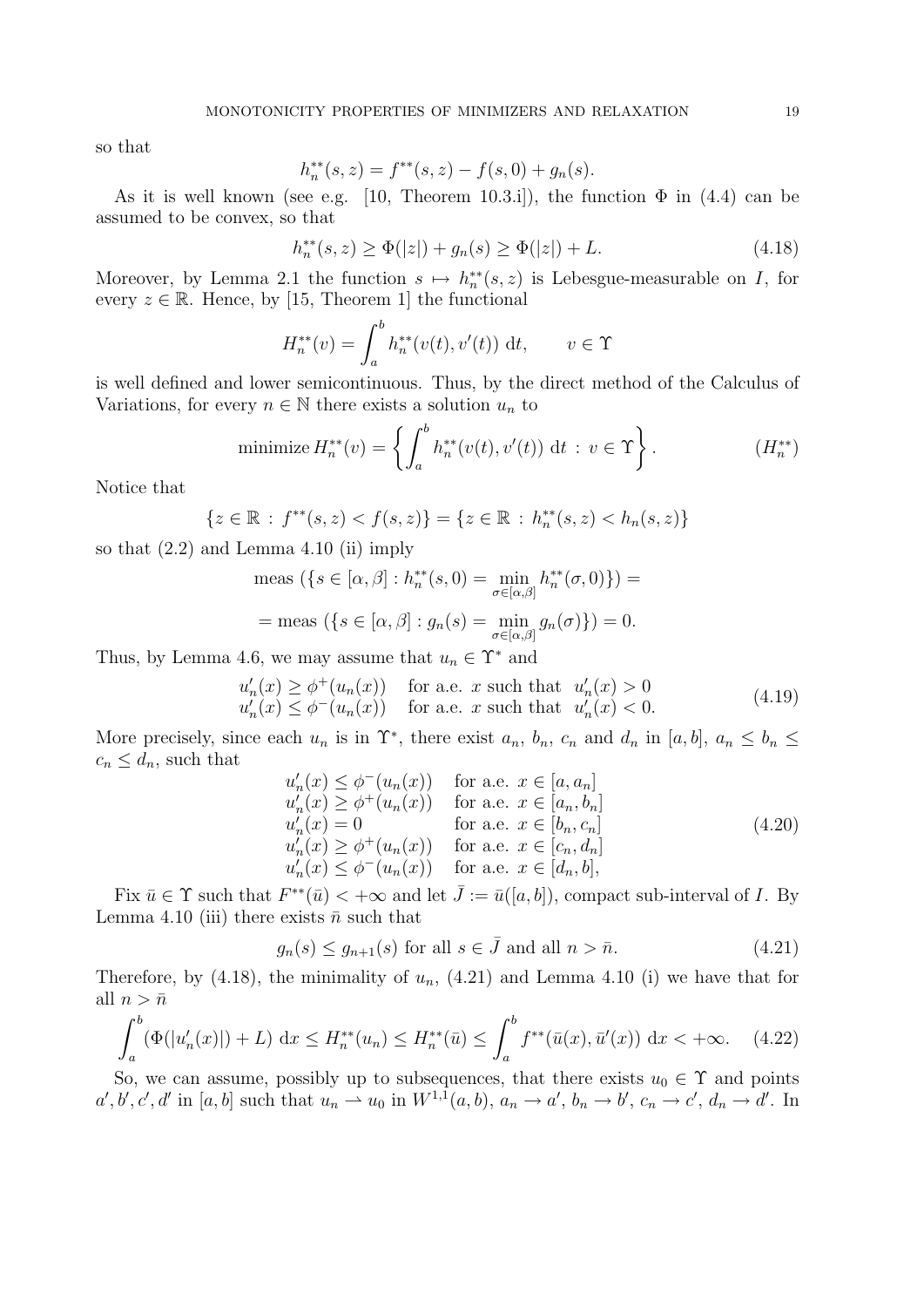particular, up to subsequences,  $u_n$  pointwise converges to  $u_0$  and  $u'_n$  weakly converges to  $u'_0$  in  $L^1$ .

We claim that

$$
u'_0(x) \leq \phi^-(u_0(x)) \quad \text{for a.e. } x \in [a, a']u'_0(x) \geq \phi^+(u_0(x)) \quad \text{for a.e. } x \in [a', b']u'_0(x) = 0 \quad \text{for a.e. } x \in [b', c']u'_0(x) \geq \phi^+(u_0(x)) \quad \text{for a.e. } x \in [c', d']u'_0(x) \leq \phi^-(u_0(x)) \quad \text{for a.e. } x \in [d', b].
$$
 (4.23)

Indeed, as for the first inequality, if  $u'_0(x) - \phi^-(u_0(x)) > 0$  in a subset  $C \subset [a, a']$  having positive measure, then there exists an integer  $\bar{n}$  such that for every  $n \geq \bar{n}$  we have  $a_n > a' - \frac{1}{2}$ meas(*C*). Therefore, setting  $\tilde{C} := C \setminus [a' - \frac{1}{2}$ meas(*C*), *a'*] we have meas( $\tilde{C}$ ) > 0 and  $\tilde{C} \subset [a, a_n]$  for every  $n \geq \bar{n}$ . Then, by (4.20), using the weak convergence of  $(u'_n)_n$ , the Fatou Lemma and the upper semicontinuity of  $\phi^-$ , we get

$$
0 \geq \liminf_{n \to +\infty} \int_{\tilde{C}} \left( u_n'(x) - \phi^-(u_n(x)) \right) dx = \int_{\tilde{C}} u_0'(x) dx - \limsup_{n \to +\infty} \int_{\tilde{C}} \phi^-(u_n(x)) dx
$$
  

$$
\geq \int_{\tilde{C}} u_0'(x) dx - \int_{\tilde{C}} \limsup_{n \to +\infty} \phi^-(u_n(x)) dx \geq \int_{\tilde{C}} \left( u_0'(x) - \phi^-(u_0(x)) \right) dx > 0,
$$

which is absurd, and the first inequality of  $(4.23)$  is proved. The other inequalities can be proved in a similar way.

By (4.22) and taking the coercivity of  $\Phi$  into account, we have that  $(|u'_n|)_{n>\bar{n}}$  is bounded in  $L^1(a, b)$ , then there exists a compact interval  $[A, B]$  including  $u_n([a, b])$  for all  $n > \bar{n}$ .

By Lemma 4.10 (iii) there exists  $n_0 \geq \bar{n}$  such that

$$
g_n(s) \le g_{n+1}(s)
$$
 for all  $s \in [A, B]$  and all  $n > n_0$ .

By the convexity of  $h_n^{**}(s, \cdot)$ , for all  $k > n_0$  we get

$$
\liminf_{n \to +\infty} H_n^{**}(u_n) \ge \liminf_{n \to +\infty} \int_a^b f^{**}(u_n(x), u'_n(x)) \, dx + \liminf_{n \to +\infty} \int_a^b (g_n(u_n(x)) - f(u_n(x), 0)) \, dx
$$
\n
$$
\ge \int_a^b f^{**}(u_0(x), u'_0(x)) \, dx + \liminf_{n \to +\infty} \int_a^b (g_k(u_n(x)) - f(u_n(x), 0)) \, dx.
$$

By the continuity of  $g_k$  and  $f(\cdot, 0)$ 

$$
\liminf_{n \to +\infty} \int_a^b (g_k(u_n(x)) - f(u_n(x), 0)) \, dx \ge \int_a^b (g_k(u_0(x)) - f(u_0(x), 0)) \, dx
$$

and the last term goes to 0 as k goes to  $+\infty$ , due to Lemma 4.10 (i). Thus,

$$
\liminf_{n \to +\infty} H_n^{**}(u_n) \ge F^{**}(u_0).
$$

Now, fix  $v \in \Upsilon$ . By Lemma 4.10 (iii) applied with  $[c, d] = v([a, b])$  and by the minimality of  $u_n$ 

$$
F^{**}(v) = \lim_{n \to +\infty} H_n^{**}(v) \ge \liminf_{n \to +\infty} H_n^{**}(v_n).
$$

So, we have proved that  $u_0$  is a solution to  $(2.3)$ , satisfying  $(4.23)$ . Thanks to  $(4.23)$  we can avoid the use of Lemma 4.5 in the proof of Theorem 4.2. Since assumption (4.2) was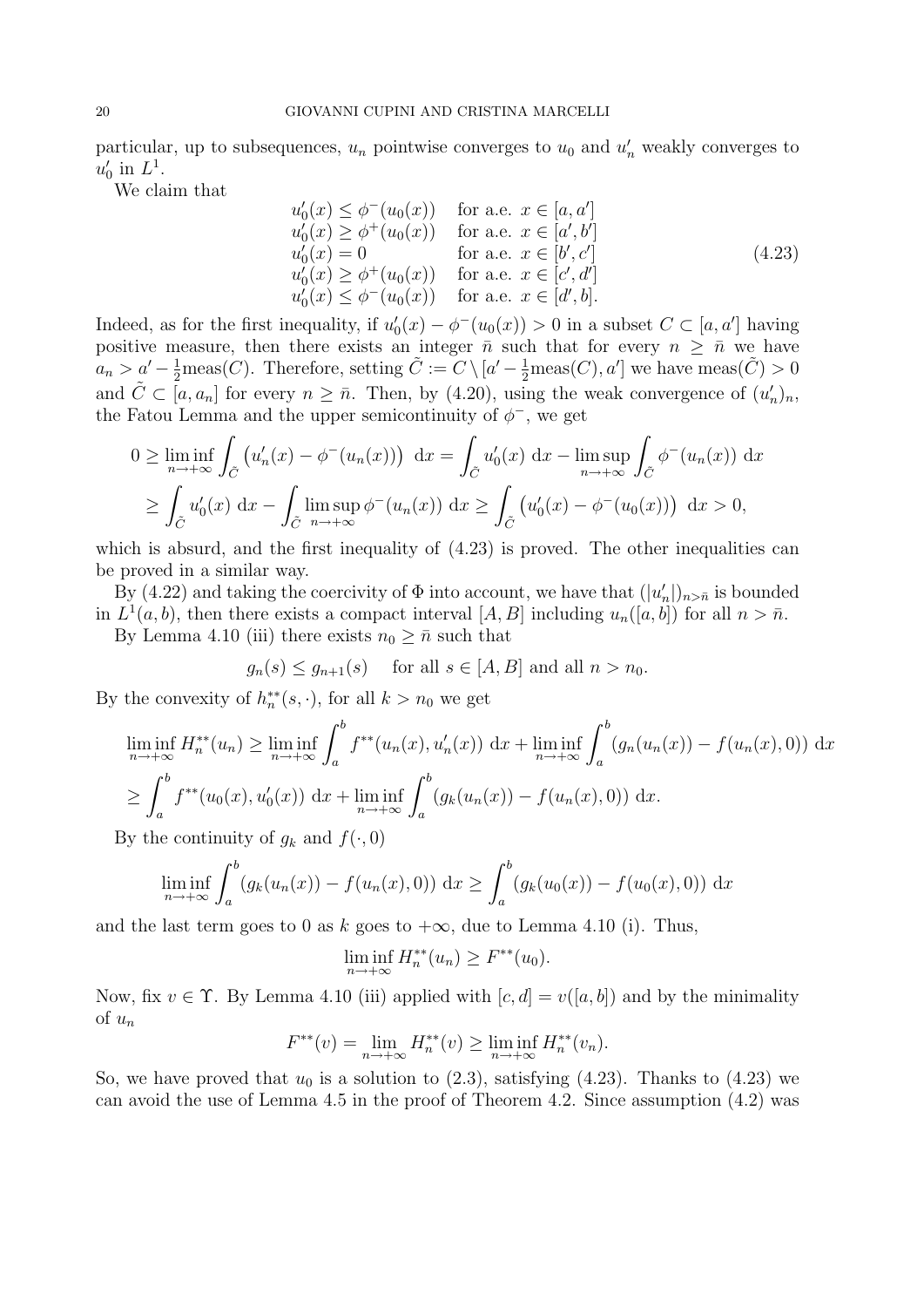used only to apply such a lemma, and since, by  $(4.4)$ , for every  $s \in I$ co { $z \in \mathbb{R}$ :  $f^{**}(s, z) = f(s, z)$ } = co { $z \in \mathbb{R}$ :  $f^{**}(s, z) - f(s, 0) = f(s, z) - f(s, 0)$ } =  $\mathbb{R}$ so that  $u_0$  satisfies (4.3), we obtain the assertion.

We conclude this section with the proof of the relaxation result for coercive Lagrangians of affine type.

*Proof of Corollary 4.4.* It is a straightforward consequence of Theorem 4.3. In fact, by Lemma 2.2, without loss of generality we can assume that  $h(z) \geq h(0)$  for all z. Then

$$
f(s, z) - f(s, 0) = \gamma(s)[h(z) - h(0)] \ge (\inf \gamma)[h(z) - h(0)]
$$

and condition (4.4) is satisfied. Moreover, since f has the affine structure with inf  $\gamma > 0$ , then  $\Delta_s$  does not depend on s and is open.

Remark 4.11. We note that results similar to some of those stated in this section appeared, in the coercive setting, in two papers by Ornelas (see [23, 24]), but they are based on some preliminary results announced without proof, referred back to preprints by the same author, never appeared or available in any form to the scientific community. In particular, the proof of a property called by the author *derivative bounded away from 0*, analogous to that proved in the present Lemma 4.5, was never published, according to our knowledge.

## 5. Necessary conditions and non-existence results

In this section, we establish the validity of the DuBois-Reymond necessary condition expressed in terms of a differential inclusion involving the subdifferential of  $f(s, \cdot)$  in the sense of Convex Analysis, even if  $f(s, \cdot)$  is non-convex in general.

From now on we need to strengthen slightly the regularity assumptions on the function f. Throughout this section we will assume  $f(\cdot, 0)$  continuous and  $f(s, \cdot)$  continuous at  $z = 0$  for every  $s \in I$ .

In [12] the validity of the DuBois-Reymond condition was proved under a certain monotonicity assumption on  $f(., 0)$  (see [12, Theorem 4.1 and (H3)]). Such a result is based upon [12, Theorem 3.1], which has the same assertion of Theorem 3.1 here proved. It is easy to see that with no change in the proofs, just using the present Theorem 3.1 and taking account of [21, Remark 4], the result holds true also in the present more general setting, stated as follows.

**Theorem 5.1.** Let  $f: I \times \mathbb{R} \to [0, +\infty)$  be Borel-measurable, with  $f(\cdot, 0)$  continuous and  $f(s, \cdot)$  continuous at  $z = 0$  for every  $s \in I$ . Suppose that (2.2) and (2.5) hold true.

If (2.1) is solvable then there exists a solution  $u \in \Upsilon^*$  such that  $\partial f(u(x), u'(x)) \neq \emptyset$  for a.e.  $x \in (a, b)$  and the following DuBois-Reymond condition holds

$$
f(u(x), u'(x)) - c \in u'(x) \partial f(u(x), u'(x)) \qquad a.e. \text{ in } (a, b)
$$
 (5.1)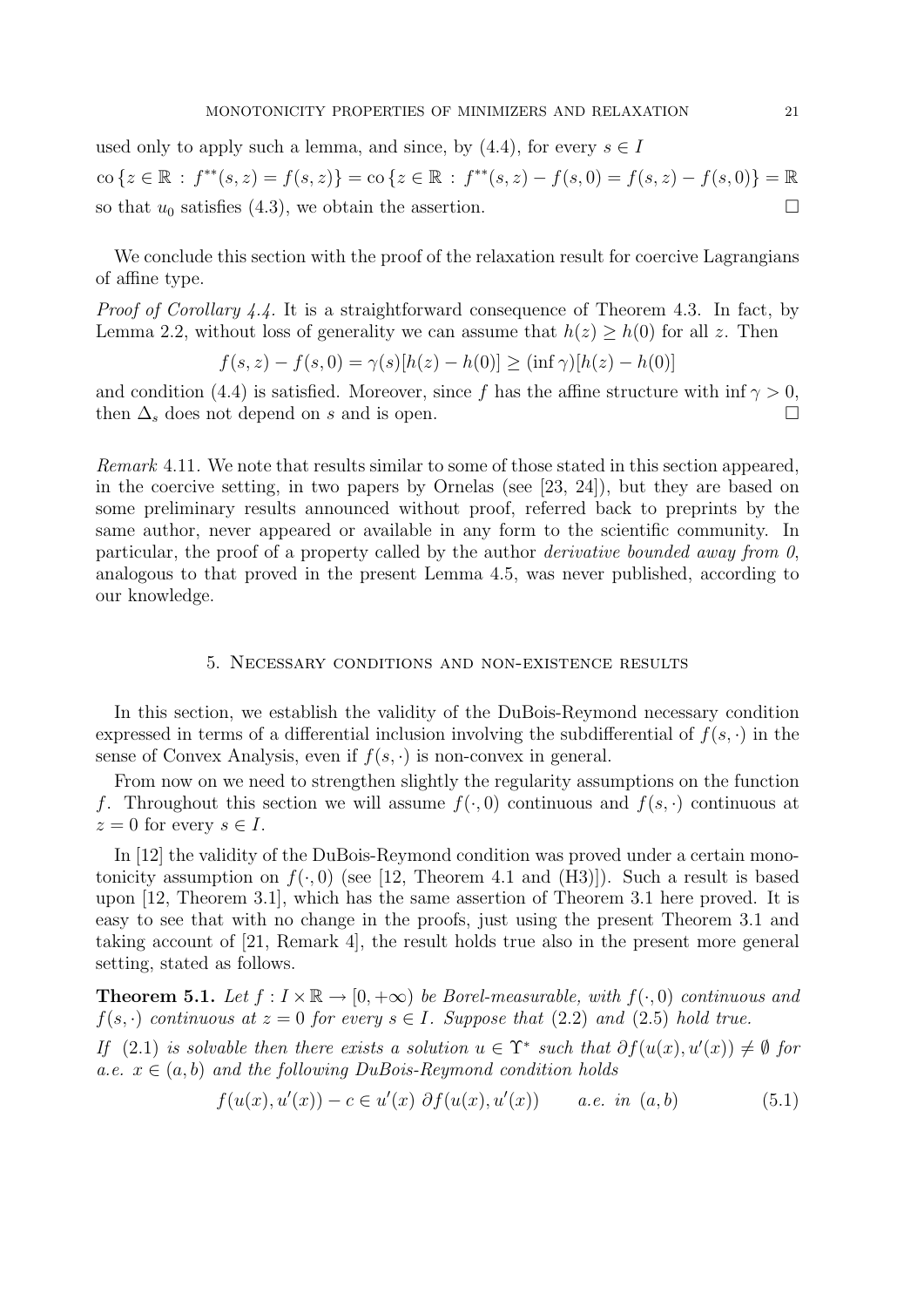for some constant  $c \leq \min_{s \in u([a,b])} f(s,0)$ .

Moreover, if  $u'(x) = 0$  in a set having positive measure then  $c = \min_{s \in u([a,b])} f(s,0)$ .

Hence,  $f(u(x), u'(x)) = f^{**}(u(x), u'(x))$  for a.e. x in  $(a, b)$ , and  $\partial f(u(x), u'(x)) =$  $\partial f^{**}(u(x), u'(x))$  for a.e. x in  $(a, b)$ . In particular,

$$
f^{**}(u(x), u'(x)) - c \in u'(x) \partial f^{**}(u(x), u'(x)) \qquad \text{for a.e. } x \in (a, b), \tag{5.2}
$$

for some constant  $c \leq \min_{s \in u([a,b])} f(s,0)$ .

The limitation on the constant c in condition  $(5.1)$  allows to derive the following nonexistence result, which is the analogous of [12, Proposition 5.1].

**Proposition 5.2.** Let  $\alpha \leq \beta$ . Under the same assumptions of Theorem 5.1, suppose further that

ess sup 
$$
\lim_{s \in [\alpha,\beta]} \lim_{|z| \to +\infty} \inf_{t \in \partial f^{**}(s,z)} (f^{**}(s,z) - zt) > \min_{s \in [\alpha,\beta]} f(s,0).
$$
 (5.3)

Then, problem (2.1) does not admit solution.

Proof. The proof goes as that of the analogous result in [12], but now we use Theorem 5.1 in place of [12, Theorem 4.4]. Nevertheless we write it for the sake of completeness.

First observe that by the convexity of  $f^{**}$  we have that the function

$$
g_s(z) := \inf_{t \in \partial f^{**}(s,z)} (f^{**}(s,z) - zt)
$$

is increasing in  $(-\infty, 0)$  and decreasing in  $(0, +\infty)$ , for every  $s \in I$ . Indeed, if  $z_2 \ge z_1 \ge 0$ and  $\xi \in \partial f^{**}(s, z_2)$ , we have  $f^{**}(s, z_1) - f^{**}(s, z_2) \ge \xi(z_1 - z_2)$  and  $\xi \ge \sup \partial f^{**}(s, z_1)$ ; so, since  $z_1 \geq 0$  we get

$$
g_s(z_1) = f^{**}(s, z_1) - z_1 \sup \partial f^{**}(s, z_1) \ge f^{**}(s, z_1) - z_1 \xi \ge f^{**}(s, z_2) - z_2 \xi \ge g_s(z_2).
$$

The proof of the monotonicity in  $(-\infty, 0)$  proceeds similarly. As a consequence,  $\liminf_{|z| \to +\infty} g_s(z) = \inf_{z \in \mathbb{R}} g_s(z)$ . So, by (5.3) there exists a set  $H \subset [\alpha, \beta]$  having positive measure such that

$$
\inf_{t \in \partial f^{**}(s,z)} (f^{**}(s,z) - zt) > \min_{s \in [\alpha,\beta]} f(s,0) \quad \text{for every } s \in H, \ z \in \mathbb{R}.
$$
 (5.4)

Assume by contradiction that (2.1) admits a solution. Then, by Theorem 5.1 there exists an optimal trajectory u satisfying the condition (5.2) for some constant  $c \leq$  $\min_{s\in u([a,b])} f(s,0)$ . Put  $A := \{x \in [a,b] : u(x) \in H\}$ , we have  $meas(A) > 0$  since u is absolutely continuous. Hence

$$
c \in f^{**}(u(x), u'(x)) - u'(x)\partial f^{**}(u(x), u'(x)) \quad \text{ for some } x \in A
$$

and this implies

$$
\inf_{t \in \partial f^{**}(u(x), u'(x))} (f^{**}(u(x), u'(x)) - u'(x)t) \le \min_{s \in [\alpha, \beta]} f(s, 0) \quad \text{ for some } x \in A
$$

in contradiction with  $(5.4)$ .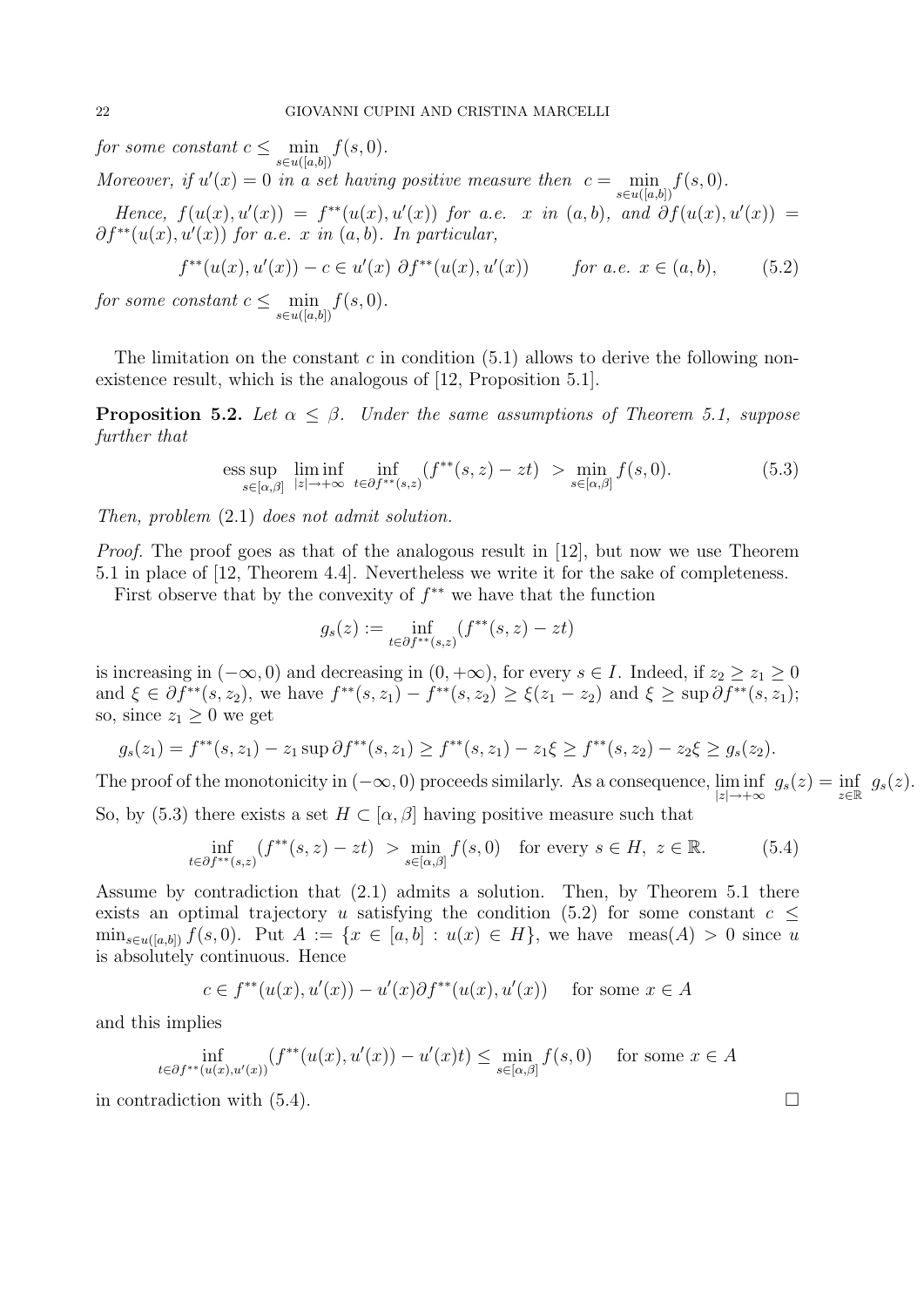The previous result finds a simple immediate application to the relevant case of integrands having the affine structure

$$
f(s, z) = g(s) + \gamma(s)h(z).
$$

Set

$$
\ell := \liminf_{|z| \to +\infty} \inf_{t \in \partial h^{**}(z)} (h^{**}(z) - zt).
$$

The following result holds.

**Proposition 5.3.** Let  $q, \gamma : I \to [0, +\infty)$  be continuous functions. Let  $h : \mathbb{R} \to [0, +\infty)$ be lower semicontinuous, continuous at 0 and such that  $h(0) = h^{**}(0)$ . Suppose moreover that  $\ell > -\infty$ .

Then, if

$$
\max_{s \in [\alpha,\beta]} \{g(s) + \gamma(s)\ell\} > \min_{s \in [\alpha,\beta]} \{g(s) + \gamma(s)h(0)\}\n \tag{5.5}
$$

problem (2.1) has no solution.

Proof. First note that the assumptions of Theorem 5.1 are trivially satisfied.

Let  $\bar{s} \in [\alpha, \beta]$  be such that

$$
g(\bar{s}) + \gamma(\bar{s})\ell = \max_{s \in [\alpha, \beta]} \{g(s) + \gamma(s)\ell\}
$$

If (5.5) holds, by the continuity of g and  $\gamma$  we have  $g(s) + \gamma(s)\ell > \min_{s \in [\alpha, \beta]} \{g(s) +$  $\gamma(s)h(0)$ } for every s in a neighborhood of  $\bar{s}$ . Since, by definition of  $\ell$ ,

$$
\liminf_{|z| \to +\infty} \inf_{t \in \partial f^{**}(s,z)} (f^{**}(s,z) - zt) = g(s) + \gamma(s) \liminf_{|z| \to +\infty} \inf_{t \in \partial h^{**}(z)} (h^{**}(z) - zt)
$$

$$
= g(s) + \gamma(s)\ell,
$$

then we have that (5.3) holds. By Proposition 5.2 we deduce the conclusion.  $\Box$ 

**Example 1.** Let  $f(s, z) := \gamma(s) \left(\sqrt{1 + z^2} + k\right)$ , with  $\gamma$  continuous and non-negative and  $k > 0$ . In this case it is easy to check that  $\ell = k$ , so if  $k \max_{s \in [\alpha,\beta]} \gamma(s) > (k+1) \min_{s \in [\alpha,\beta]} \gamma(s)$ , problem (2.1) does not admit solution.

**Example 2.** Let  $f(s, z) := g(s) + \gamma(s)|z|$ , with g,  $\gamma$  continuous and non-negative. In this case  $\ell = h(0) = 0$ , so if g is not constant then problem (2.1) has no solution.

**Example 3.** Let  $f(s, z) := g(s) + \gamma(s)$ √  $1 + z^2$ , with  $g, \gamma$  continuous and non-negative. In this case  $\ell = 0$ , so if  $\max_{s \in [\alpha,\beta]} g(s) > \min_{s \in [\alpha,\beta]} \{g(s) + \gamma(s)\}\$ , problem (2.1) does not admit solution.

Acknowledgement. The authors thank an anonymous referee for pointing out the paper [15], that allowed the proof of Lemma 2.1.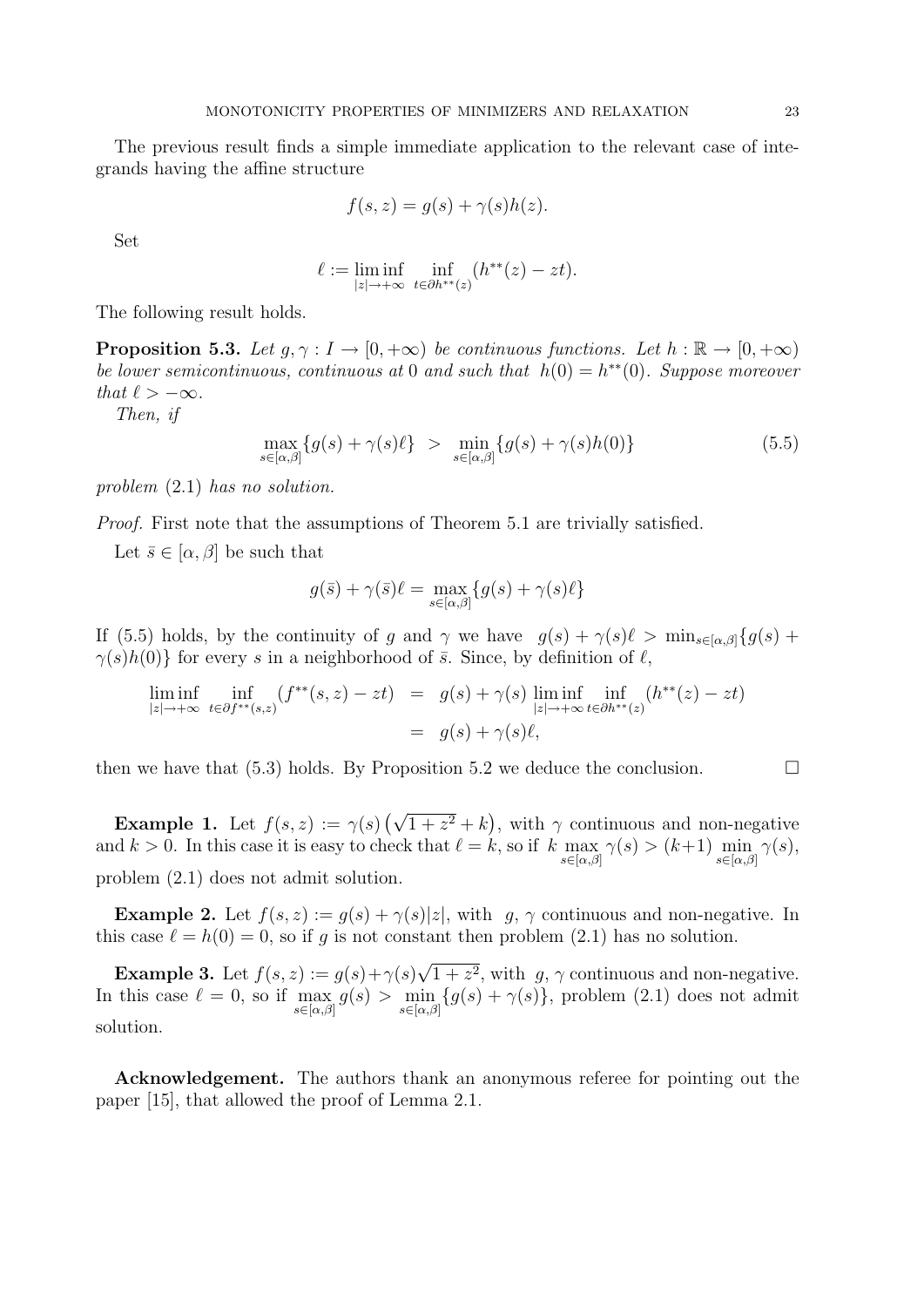#### **REFERENCES**

- [1] L. Ambrosio, O. Ascenzi and G. Buttazzo, Lipschitz regularity for minimizers of integral functionals with highly discontinuous integrands. J. Math. Anal. Appl. 142 (1989) 301-316.
- [2] V.I. BOGACHEV, *Measure Theory vol.I.* Springer-Verlag, Berlin (2007).
- [3] B. BOTTERON AND B. DACOROGNA, Existence of solutions for a variational problem associated to models in optimal foraging theory. J. Math. Anal. Appl. 147 (1990) 263-276.
- [4] B. BOTTERON AND B. DACOROGNA, Existence and nonexistence results for noncoercive variational problems and applications in ecology. J. Differential Equations 85 (1990) 214-235.
- [5] B. Botteron and P. Marcellini, A general approach to the existence of minimizers of onedimensional noncoercive integrals of the calculus of variations. Ann. Inst. H. Poincaré Anal. Non  $Lin\acute{e}aire 8 (1991) 197-223.$
- [6] P. CELADA AND S. PERROTTA, Existence of minimizers for nonconvex, noncoercive simple integrals. SIAM J. Control Optim. 41 (2002) 1118-1140.
- [7] A. Cellina, The classical problem of the calculus of variations in the autonomous case: relaxation and lipschitzianity of solutions. Trans. Amer. Math. Soc. 356 (2004) 415-426.
- [8] A. Cellina and A. Ferriero, Existence of Lipschitzian solutions to the classical problem of the calculus of variations in the autonomous case. Ann. Inst. H. Poincaré Anal. Non Linéaire  $20$  (2003) 911-919.
- [9] A. Cellina, G. Treu and S. Zagatti, On the minimum problem for a class of non-coercive functionals. J. Differential Equations 127 (1996) 225-262.
- [10] L. Cesari, Optimization: theory and applications, Springer-Verlag, New York (1983).
- [11] F.H. CLARKE, An indirect method in the calculus of variations. Trans. Amer. Math. Soc. 336 (1993) 655-673.
- [12] G. CUPINI, M. GUIDORZI AND C. MARCELLI, Necessary conditions and non-existence results for autonomous nonconvex variational problems. J. Differential Equations 243 (2007) 329-348.
- [13] B. DACOROGNA, *Direct methods in the Calculus of Variations*. Applied Mathematical Sciences 78, 2nd ed., Springer, Berlin (2008).
- [14] G. Dal Maso and H. Frankowska, Autonomous integral functionals with discontinuous nonconvex integrands: Lipschitz regularity of minimizers, DuBois-Reymond necessary conditions, and Hamilton-Jacobi equations. Appl Math Optim. 48 (2003) 39-66.
- [15] E. DE GIORGI, G. BUTTAZZO AND G. DAL MASO, On the lower semicontinuity of certain integral functionals. Atti Accad. Naz. Lincei, VIII. Ser. 74 (1983) 274-282.
- [16] I. EKELAND AND R. TEMAM, Convex analysis and variational problems. Studies in Mathematics and its Applications 1, North Holland, Amsterdam (1976).
- [17] N. Fusco, P. Marcellini and A. Ornelas, Existence of minimizers for some nonconvex onedimensional integrals. Port. Math. 55 (1998) 167-185.
- [18] O.A. LADYZHENSKAYA AND N.N. URAL'TSEVA, *Linear and Quasilinear Elliptic Equations*. Mathematics in Science and Engineering 46, Academic Press, New York - London (1968).
- [19] C. Marcelli, Variational problems with nonconvex, noncoercive, highly discontinuous integrands: characterization and existence of minimizers. SIAM J. Control Optim. 40 (2002) 1473-1490.
- [20] C. Marcelli, Necessary and sufficient conditions for optimality of nonconvex, noncoercive autonomous variational problems with constraints. Trans. Amer. Math. Soc. 360 (2008) 5201-5227.
- [21] P. Marcellini, Alcune osservazioni sull'esistenza del minimo di integrali del calcolo delle variazioni senza ipotesi di convessità, Rend. Mat. Appl. 13 (1980) 271-281.
- [22] A. Ornelas, Existence of scalar minimizers for nonconvex simple integrals of sum type. J. Math. Anal. Appl. 221 (1998) 559-573.
- [23] A. Ornelas, Existence and regularity for scalar minimizers of affine nonconvex simple integrals. Nonlinear Anal. 53 (2003) 441-451.
- [24] A. ORNELAS, Existence of scalar minimizers for simple convex integrals with autonomous Lagrangian measurable on the state variable. Nonlinear Anal. 67 (2007) 2485-2496.